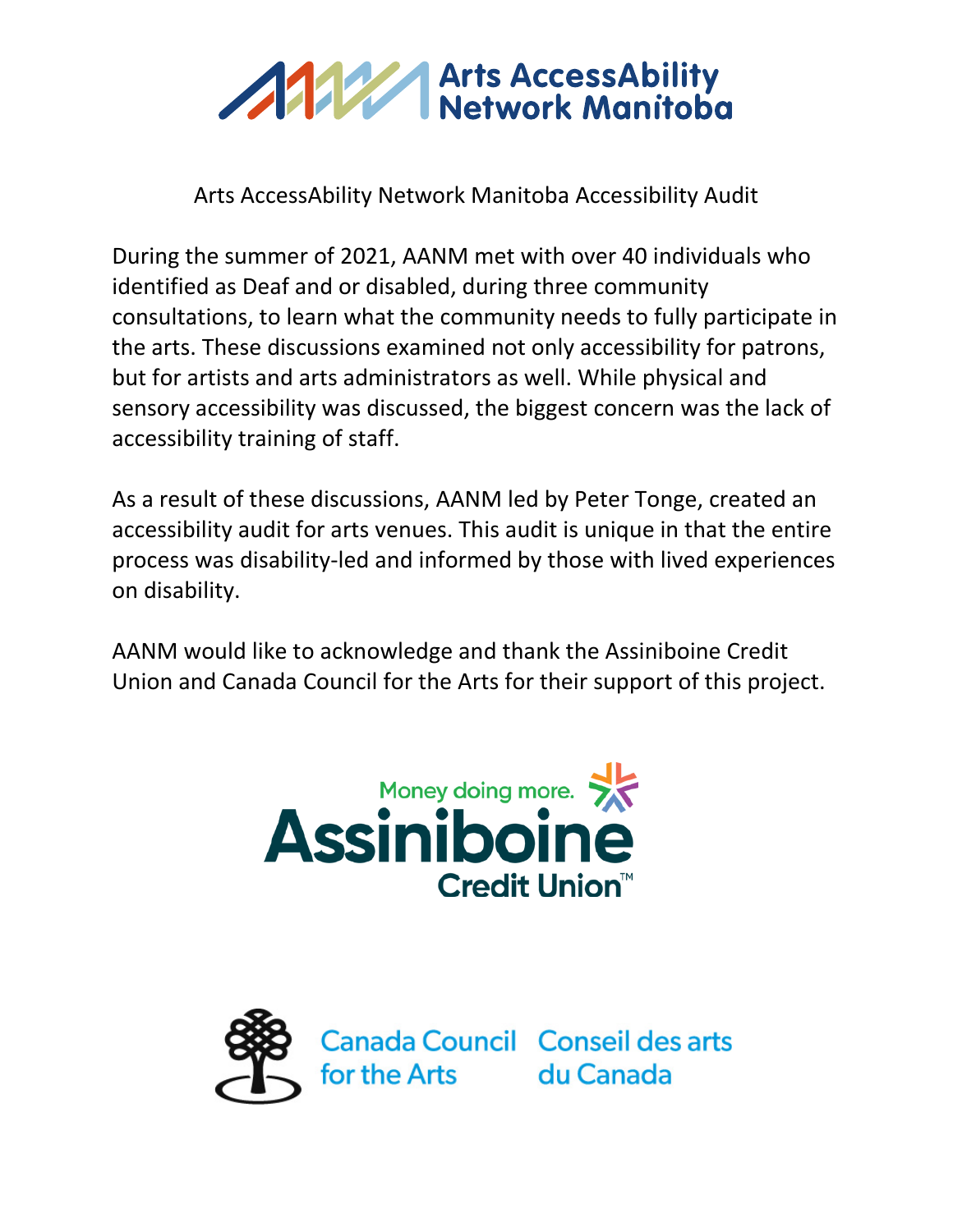

### **Arts AccessAbility Network Manitoba Accessibility Audit Venue Review**

| <b>1. Customer Service</b>                      |                                                                                                                                                                                                                                    |
|-------------------------------------------------|------------------------------------------------------------------------------------------------------------------------------------------------------------------------------------------------------------------------------------|
| A key concern of our community<br>focus groups. |                                                                                                                                                                                                                                    |
| Staff training.                                 | Staff are well trained on serving people with<br>disabilities, are knowledgeable about the accessibility<br>features the venue can provide and can help connect<br>people with disabilities available technology and<br>resources. |
| Staff training.                                 | Training on how to best assist patrons with guidance,<br>navigation and spatial orientation.                                                                                                                                       |
| Develop disability expertise.                   | Staff are well trained on serving people with<br>disabilities, knowledgeable about the accessibility<br>features available and can help connect people with<br>disabilities with available technology.                             |
| <b>MB Customer Service Standard</b>             | To meet MB Customer Service Standards accessibility<br>training : 1) Is mandatory 2) Includes an accessibility<br>policy 3) Allows for notification of disruption in service<br>4) Seeks patron feedback.                          |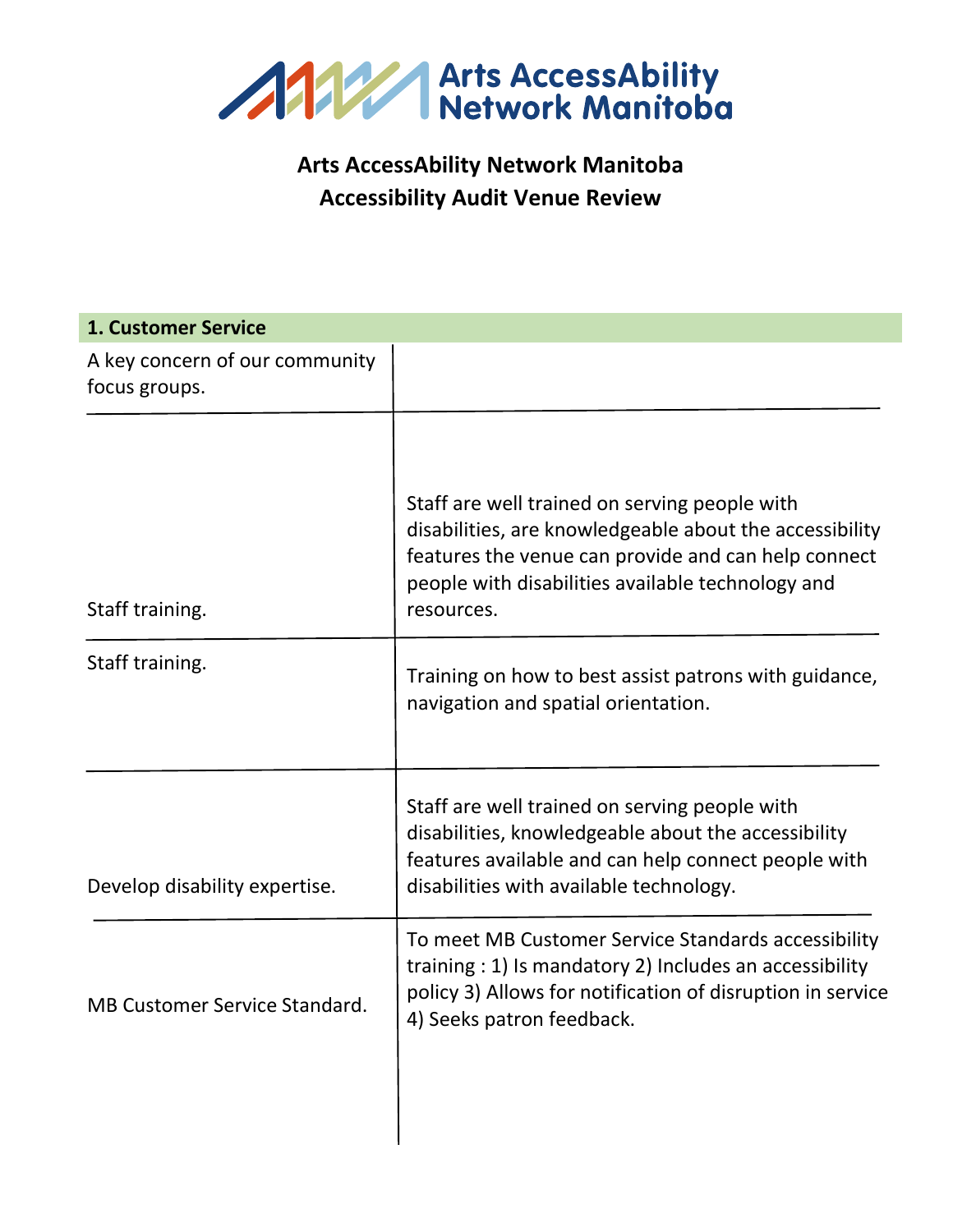

#### **2. Arriving at the Venue**

| <b>Item</b>                                                                         | <b>Description</b>                                                                                                           |
|-------------------------------------------------------------------------------------|------------------------------------------------------------------------------------------------------------------------------|
| 2.1 Parallel Transit Drop off /                                                     |                                                                                                                              |
| Pick up Area                                                                        |                                                                                                                              |
| Sufficient dimensions.                                                              |                                                                                                                              |
| Close to accessible entrance.                                                       |                                                                                                                              |
| Sheltered.                                                                          |                                                                                                                              |
| <b>Well positioned</b>                                                              |                                                                                                                              |
| Well-marked by signage.                                                             |                                                                                                                              |
| <b>2.2 Public Transit</b>                                                           |                                                                                                                              |
| Bus stop close to main entrance.                                                    |                                                                                                                              |
| Sheltered bus stop.                                                                 |                                                                                                                              |
| Place to sit and rest.                                                              | A bench is provided at bus stop.                                                                                             |
| Space for someone in a mobility<br>device.                                          | Clear space within sheltered bus stop where a person<br>with a disability can sit alongside someone without a<br>disability. |
| Accessible path of travel.                                                          | Accessible, clear path of travel connecting bus stop to<br>main entrance.                                                    |
| 2.3 Parking                                                                         |                                                                                                                              |
| Sufficient amount of disability<br>parking.                                         | 1 out of every 25 stalls be made accessible.                                                                                 |
| <b>Off Street Parking - Sufficient</b><br>dimensions.                               | Disability parking spaces must be at least: 5.5m long;<br>at least 4.0m wide.                                                |
| <b>Vertical Clearance to</b><br>accommodate larger vehicles and<br>side/rear lifts. |                                                                                                                              |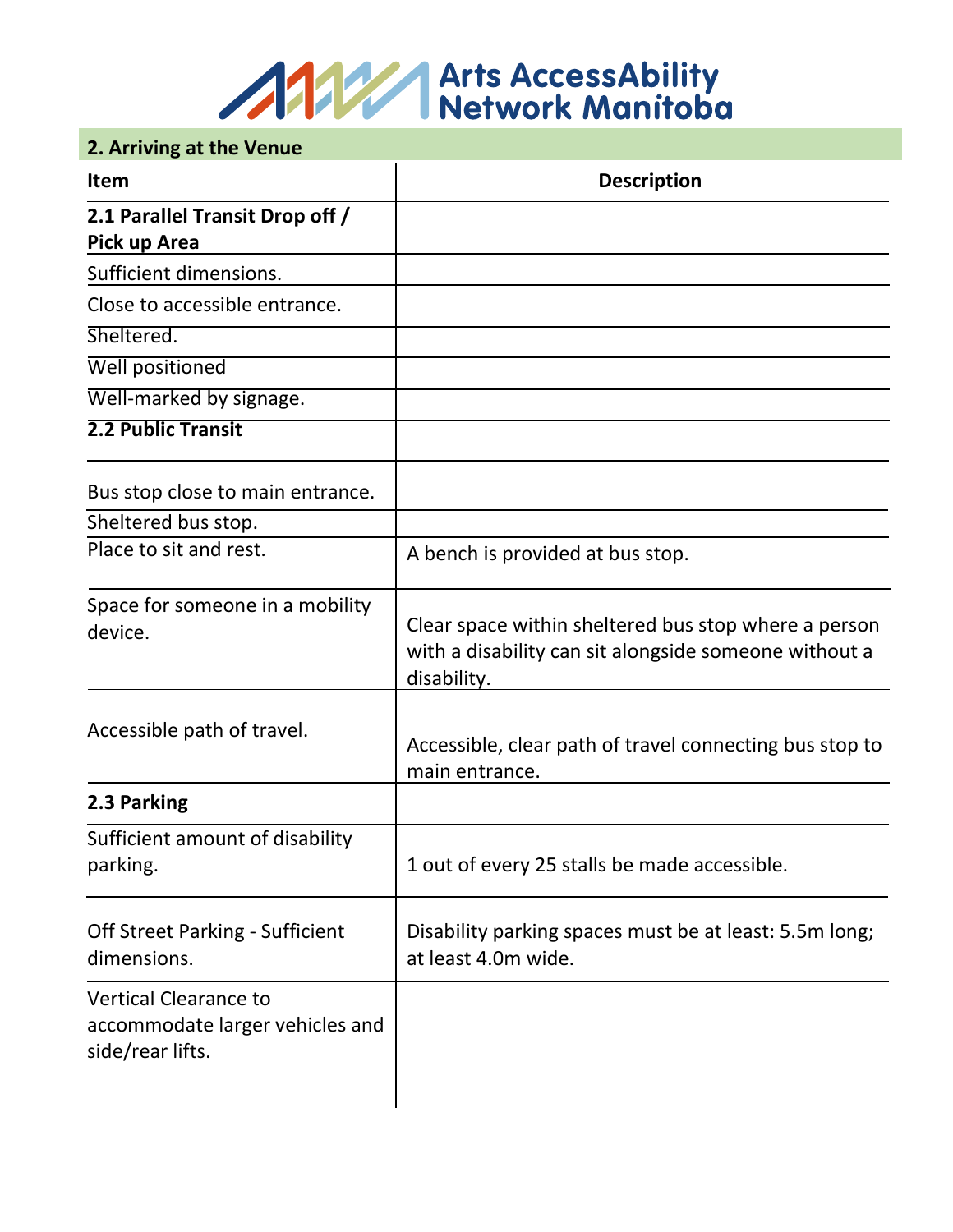**Arts AccessAbility<br>Network Manitoba** 

Off Street – Accessible Parking

Stalls. Van Accessible Parking Stalls – wider angled stalls that accommodate wider vans with side/rear lifts. Signage and smooth paved surface. **Painted symbol in parking space and sign on post. 2.4 Main Entrance** Entrance is easy to find and wellmarked for people with disabilities. Intuitive Location, Good colour contrast with surroundings and signage, if glass doors, easy to see for someone with low vision. Wide and spacious door opening and level threshold. Power Operated Doors. Automatic Doors are best, an automatic door opener with a push button control is also good. Call button for assistance. A call button for assistance is provided if the door opener is not working or someone requires extra assistance. Call button and door opener control are easy to find. Well-marked by signage and located at wheelchair accessible heights. **2.5 Box Office** Box office is easy to find. Well-marked with intuitive location and excellent signage and good colour contrast with surroundings. Wheelchair accessible counter.  $\parallel$  is the accessible counter offered as an option?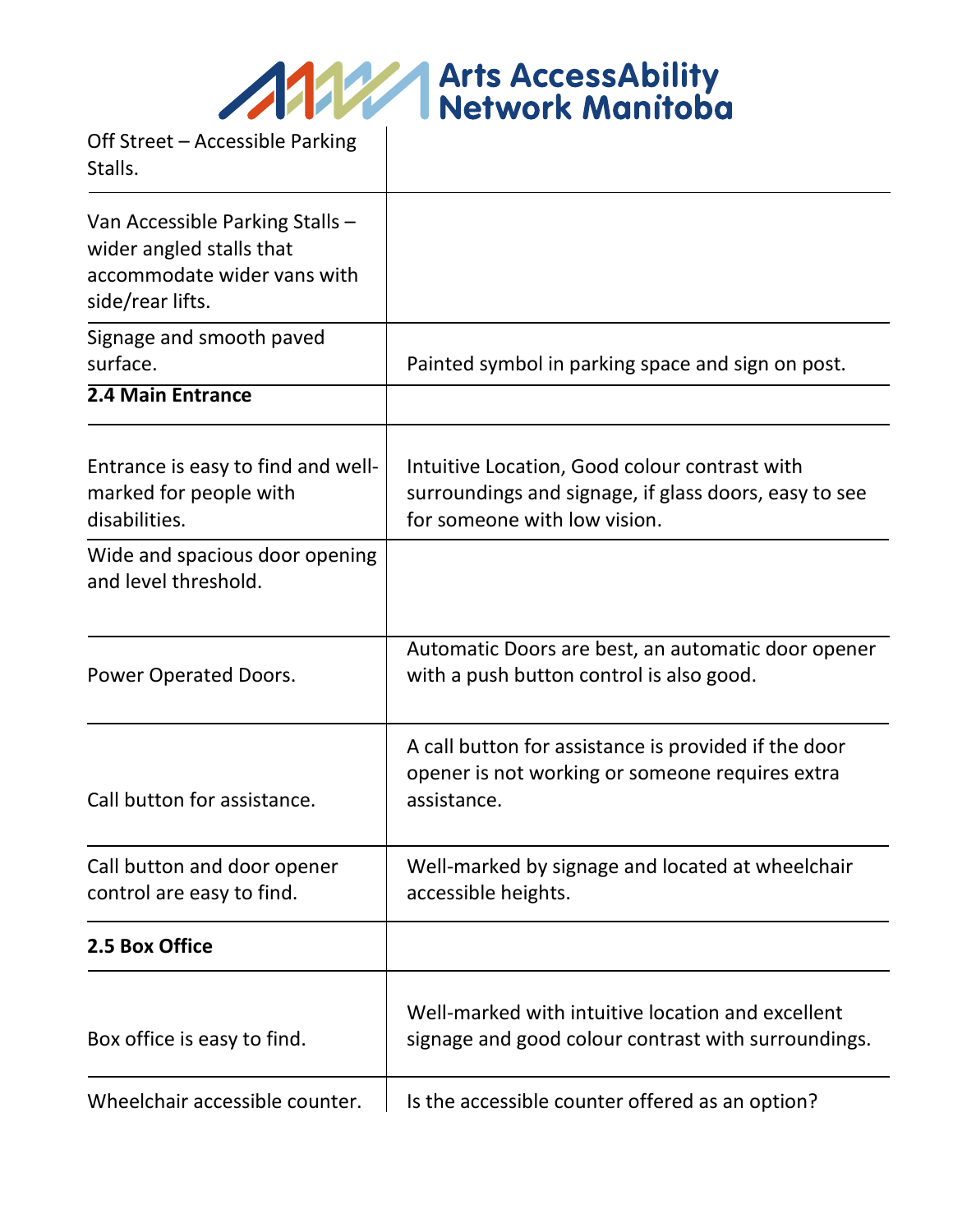AMERICAN Arts AccessAbility

| Communication/Hearing Loop. | Is there a pad available to communicate in writing?<br>This is a type of sound system for people who are Hard<br>of Hearing and use hearing aids. It would help<br>someone with a hearing disability communicate with<br>box office staff. |
|-----------------------------|--------------------------------------------------------------------------------------------------------------------------------------------------------------------------------------------------------------------------------------------|
|                             | The venue has a brochure of accessibility features that<br>they can share with visitors with disabilities. This                                                                                                                            |

Access to information.

should conform to large print standards.

| <b>3. Patron Areas</b>                     |                                                                                                                           |
|--------------------------------------------|---------------------------------------------------------------------------------------------------------------------------|
| <b>Item</b>                                | <b>Description</b>                                                                                                        |
| 3.1 Coat Check                             |                                                                                                                           |
| Coat Check is easy to find.                | Well-marked with intuitive location and excellent<br>signage and good colour contrast with surroundings.                  |
| Wheelchair accessible counter.             | There is a service counter positioned at wheelchair<br>accessible height.                                                 |
| Is hearing assist technology<br>available? | Signage advertises available technology. Technology is<br>available to be signed out as needed and is well<br>maintained. |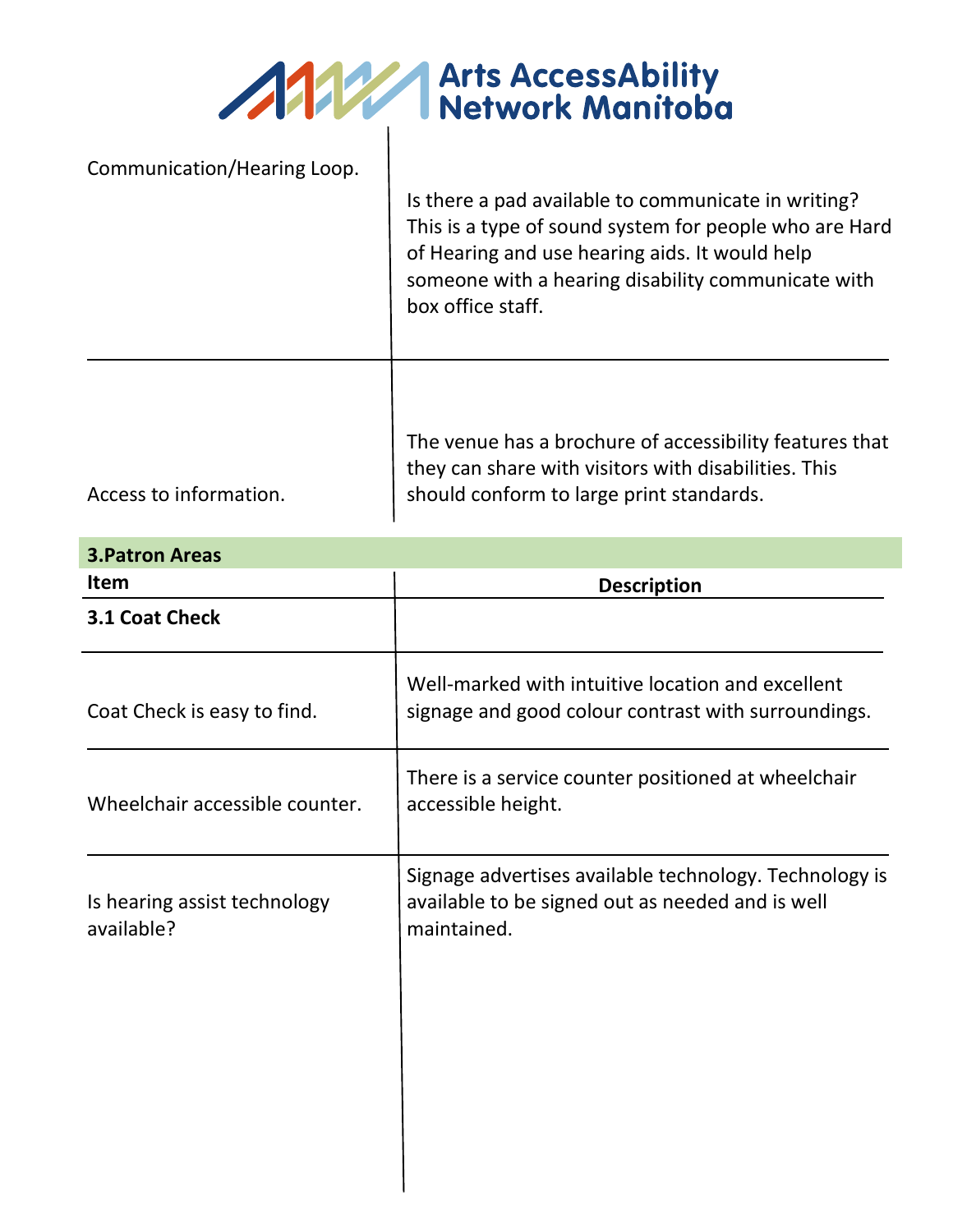

|                                                               | The venue has a brochure of accessibility features that<br>they can share with visitors with disabilities. It                                   |
|---------------------------------------------------------------|-------------------------------------------------------------------------------------------------------------------------------------------------|
| Access to information.                                        | conforms to large print standards.                                                                                                              |
| <b>3.2 Concession Stands</b>                                  |                                                                                                                                                 |
| Concession stand is easy to find.                             | Well-marked with intuitive location and excellent<br>signage and good colour contrast with surroundings.                                        |
| Wheelchair accessible counter.                                | Counter provides clear knee space beneath the<br>counter for someone using a wheelchair.                                                        |
| Accessible menu for people with<br>low vision/ who are blind. | Provide handheld large print and Braille Menu.                                                                                                  |
| <b>Captioned Television Screens.</b>                          | Provide captioning on television screens in the<br>common areas to share important announcements to<br>people who are deaf and hard of hearing. |
| Access to information.                                        | The venue has a brochure of accessibility features.                                                                                             |
| Concession and/or Reception<br>desk.                          | Maintain a clear area in front of reception desk. Is<br>there a sightline to the seated patron?                                                 |
| 3.3 Washrooms                                                 |                                                                                                                                                 |
| Washrooms are easy to find and<br>locate.                     | There should be accessible washrooms on each floor<br>that venue patrons frequent.                                                              |
|                                                               |                                                                                                                                                 |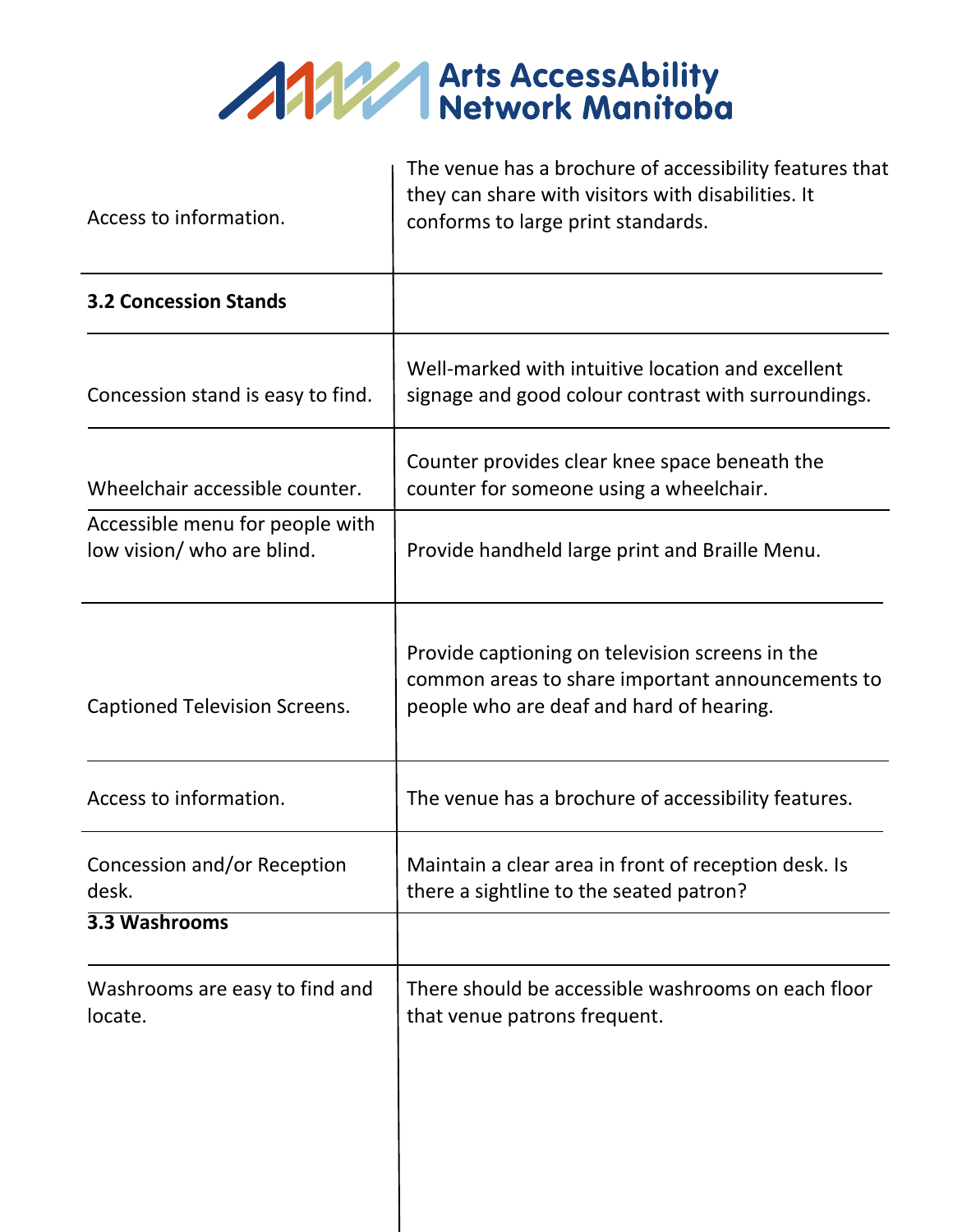

| Excellent signage directing people<br>to washroom.                        | Signage directing people to the washrooms and<br>signage on washroom doors with Braille/raised<br>lettering.                                                                       |
|---------------------------------------------------------------------------|------------------------------------------------------------------------------------------------------------------------------------------------------------------------------------|
| Accessible entrance.                                                      | Power operated door, level threshold.                                                                                                                                              |
| A universal accessible washroom<br>is provided.                           | This is an accessible washroom that can be used by<br>male, female, transgendered and is particularly useful<br>if a person needs assistance from an opposite gender<br>attendant. |
| Training.                                                                 | Staff should be trained how to assist in an emergency.                                                                                                                             |
| Clear path of travel leading to<br>accessible washroom stall.             | The accessible washroom stall should be easy to reach<br>for someone using a large mobility device during busy<br>intermissions.                                                   |
| Space to maneuver within<br>accessible washroom stall.                    |                                                                                                                                                                                    |
| Accessible toilet and transfer<br>space.                                  |                                                                                                                                                                                    |
| Stall door opens outwards and<br>does not obstruct the washroom<br>stall. | There is an interior door handle so that it is also easy<br>for people with disabilities to grab onto the stall door<br>and close it.                                              |
| Grab bars are provided which<br>allow someone to safely transfer.         | Grab bar location should be located by the toilet on<br>lthe non-transfer area side.                                                                                               |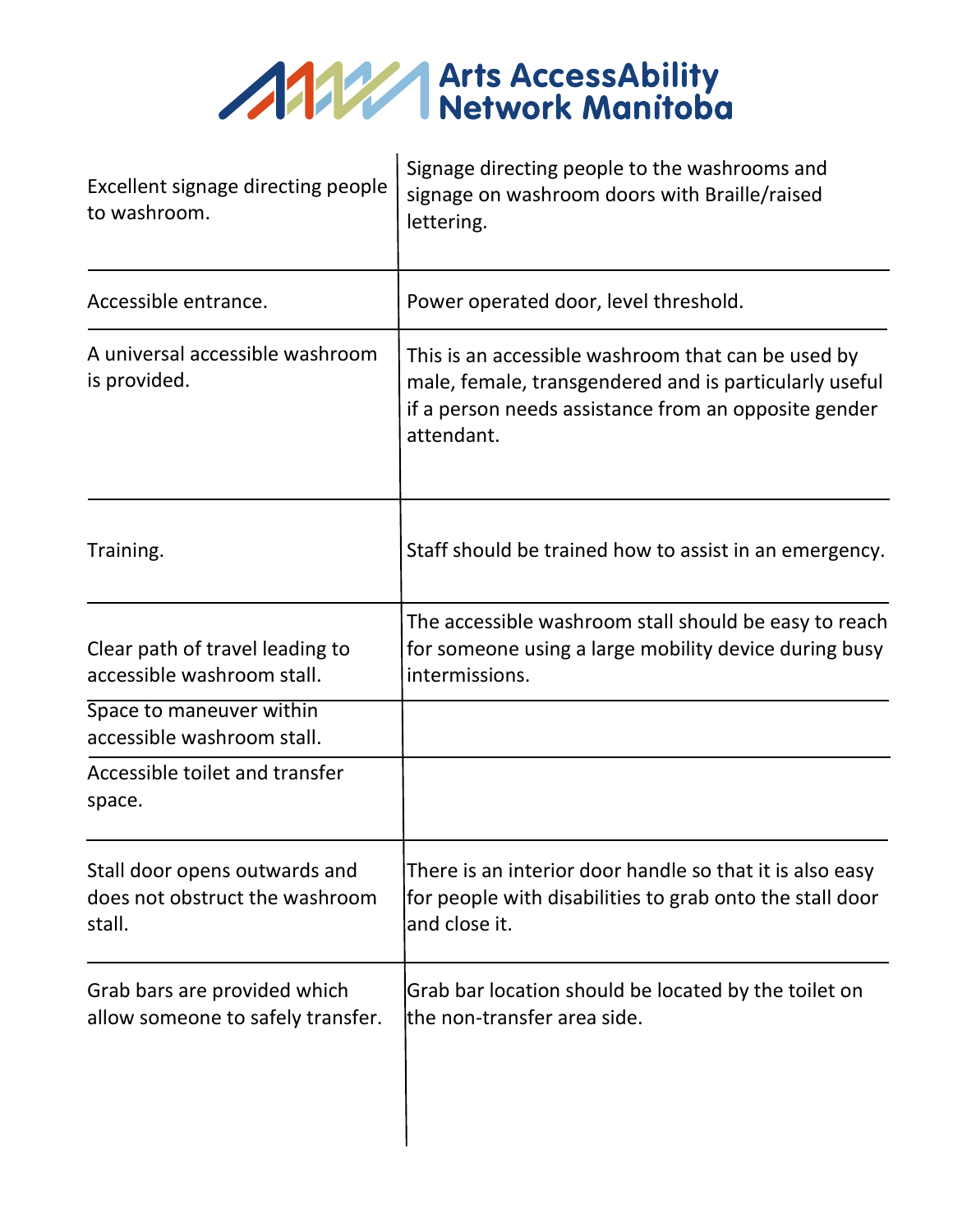AMA Arts AccessAbility

| Tollet paper should be easy to<br>reach.                                                      | Toilet paper should be positioned by grab bar so that a<br>person can grasp onto bar for extra support when<br>reaching.                                                                          |
|-----------------------------------------------------------------------------------------------|---------------------------------------------------------------------------------------------------------------------------------------------------------------------------------------------------|
| Someone using a mobility device<br>can easily use the sink area.                              |                                                                                                                                                                                                   |
| <b>Emergency Call Button for</b><br>Assistance.                                               | There is an emergency call button for assistance in<br>accessible washroom stalls. It must be monitored.                                                                                          |
| Lights with Motion Sensors.                                                                   | Install motion sensor switched lighting to minimize<br>maneuvering. Ensure sensor is positioned so the lights<br>stay on!                                                                         |
| 3.4 Wayfinding and Lighting                                                                   |                                                                                                                                                                                                   |
| Map directing people to different<br>areas of the venue (including<br>accessibility features. | Larger venue complexes can have Tactile/ Braille maps<br>to help people orientate themselves.                                                                                                     |
| Handheld Map showing the<br>location of accessibility features.                               | The venue has a brochure of accessibility features that<br>they can share with visitors with disabilities. This<br>conforms to large print standards & includes a map of<br>accessible washrooms. |
| Voice Guide Systems.                                                                          | Some larger venue complexes are using voice guide<br>systems (e.g., small transmitters give information to<br>people on visual disabilities about the location of                                 |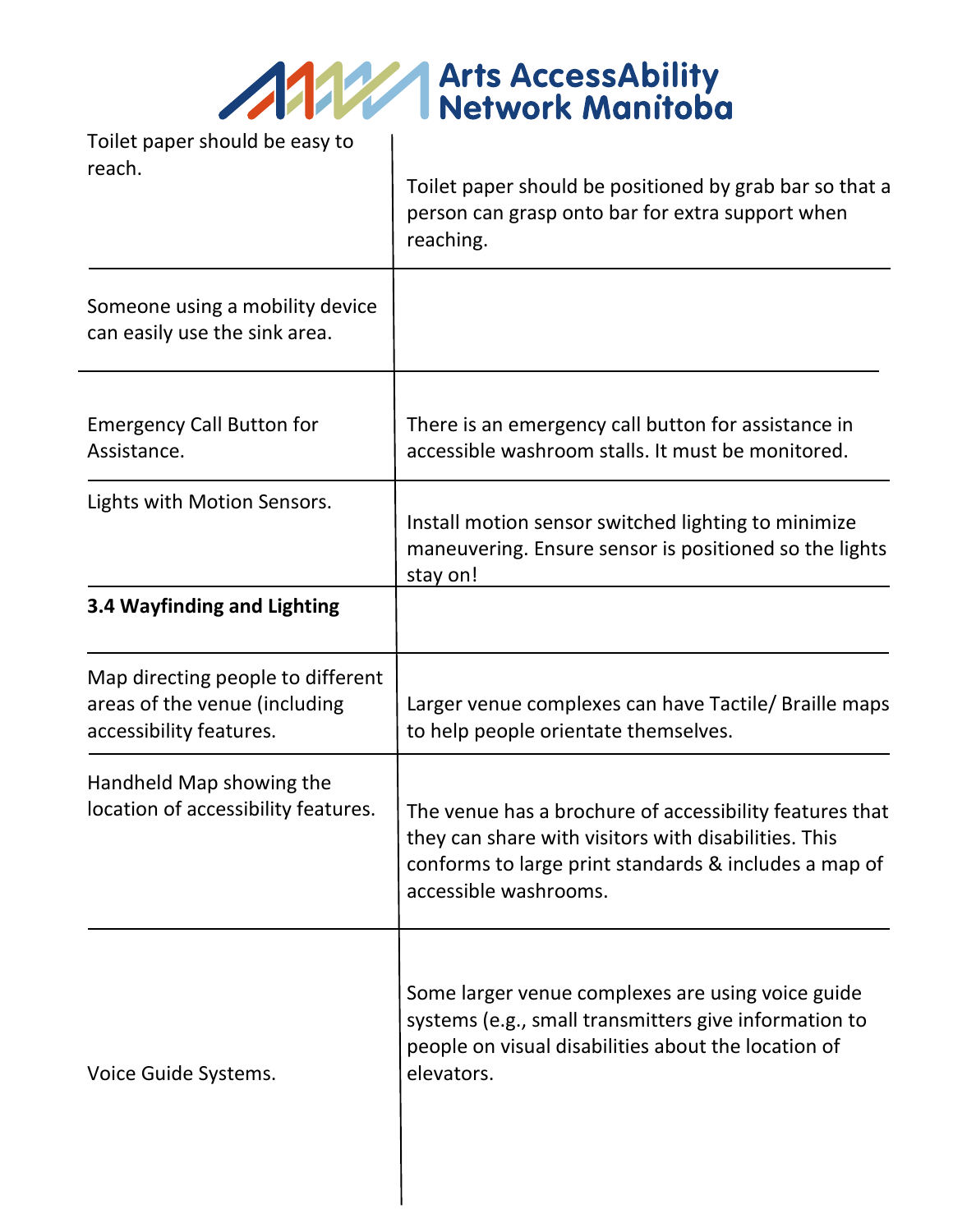## **Allen Arts AccessAbility<br>
Network Manifoba<br>
Large colour contrast between text and background**

| Signage is easy to read for<br>someone with low vision.                                                    | Large colour contrast between text and background<br>colour (e.g., white lettering on a black background);<br>Signs use accessible san-serif fonts, such as Verdana,<br>Arial, Helvetica, or Calibri; The lettering is large<br>enough: Internal direction signs - minimum height of<br>30 mm, Door signage - minimum height of 17 mm;<br>Glare is minimized by using a non-reflective coating. |
|------------------------------------------------------------------------------------------------------------|-------------------------------------------------------------------------------------------------------------------------------------------------------------------------------------------------------------------------------------------------------------------------------------------------------------------------------------------------------------------------------------------------|
| Signage is easy to read for<br>someone with a cognitive<br>disability and/ or lower levels of<br>literacy. | The signs use simple and clear language that is easy to<br>understand; Words are paired with clear and concise<br>graphic symbols for people with low levels of literacy.                                                                                                                                                                                                                       |
| High colour contrast helps people<br>with low vision navigate.                                             | High colour contrast between floors and walls helps<br>someone with low vision navigate. Similarly, high<br>colour contrast between furniture and surroundings is<br>also important. (Avoid clear/glass furniture).                                                                                                                                                                             |
| Pathways are kept clear of<br>clutter.                                                                     | Potential obstacles such as garbage/recycling/displays<br>are located against wall so that they are easier to<br>detect by cane.                                                                                                                                                                                                                                                                |
| The accessible pathway<br>connecting different activity areas<br>should be intuitive.                      | Ideally the accessible pathway connecting different<br>activity areas is the same as the pathway that the<br>general public uses. However, if a separate route is<br>necessary because of stairs, the ramp/elevator should<br>be located close by.                                                                                                                                              |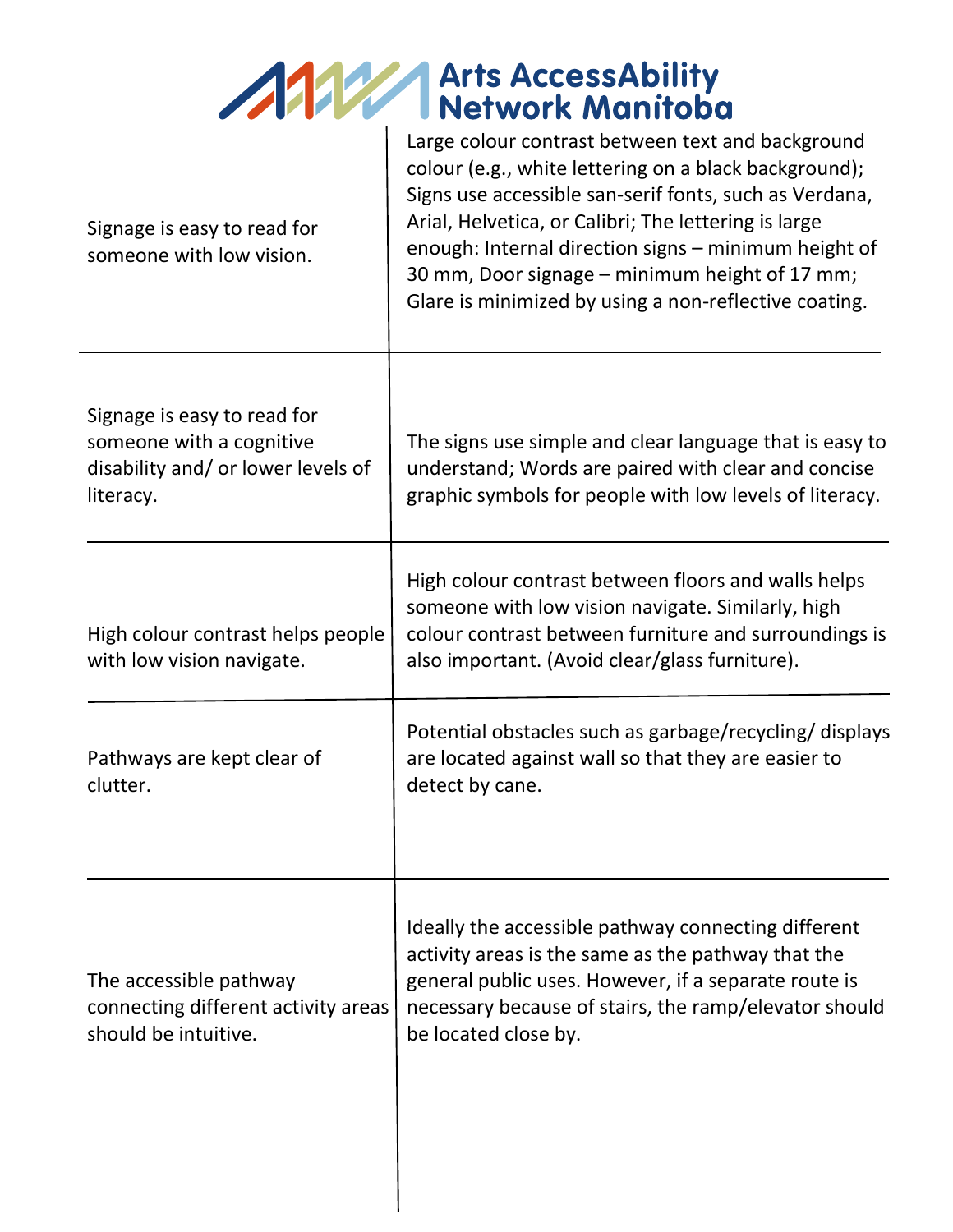## ANY Arts AccessAbility

| Avoid fluorescent lighting and/or lighting that can<br>inadvertently cause seizures (flashing lights most likely<br>to cause seizures between 5 to 30 flashes per second<br>(Hertz). Avoid lighting that causes glare or pools of<br>lighting. |
|------------------------------------------------------------------------------------------------------------------------------------------------------------------------------------------------------------------------------------------------|
| Graphic for exit signs should be consistent throughout<br>the building. Especially for accessible emergency exits.                                                                                                                             |
| Evacuation guide lights are provided that help to direct<br>people to the emergency exits.                                                                                                                                                     |
| Incorporates visual signals (blinking lights) for people<br>who are Hard of Hearing/Deaf and are located in all<br>activity areas and common areas (including<br>washrooms).                                                                   |
| Designated refuge spots are required. Staff to remain<br>with those who cannot evacuate independently.                                                                                                                                         |
| Provide captioning on television screens in the<br>common areas to share important announcements to<br>people who are deaf and hard of hearing.                                                                                                |
|                                                                                                                                                                                                                                                |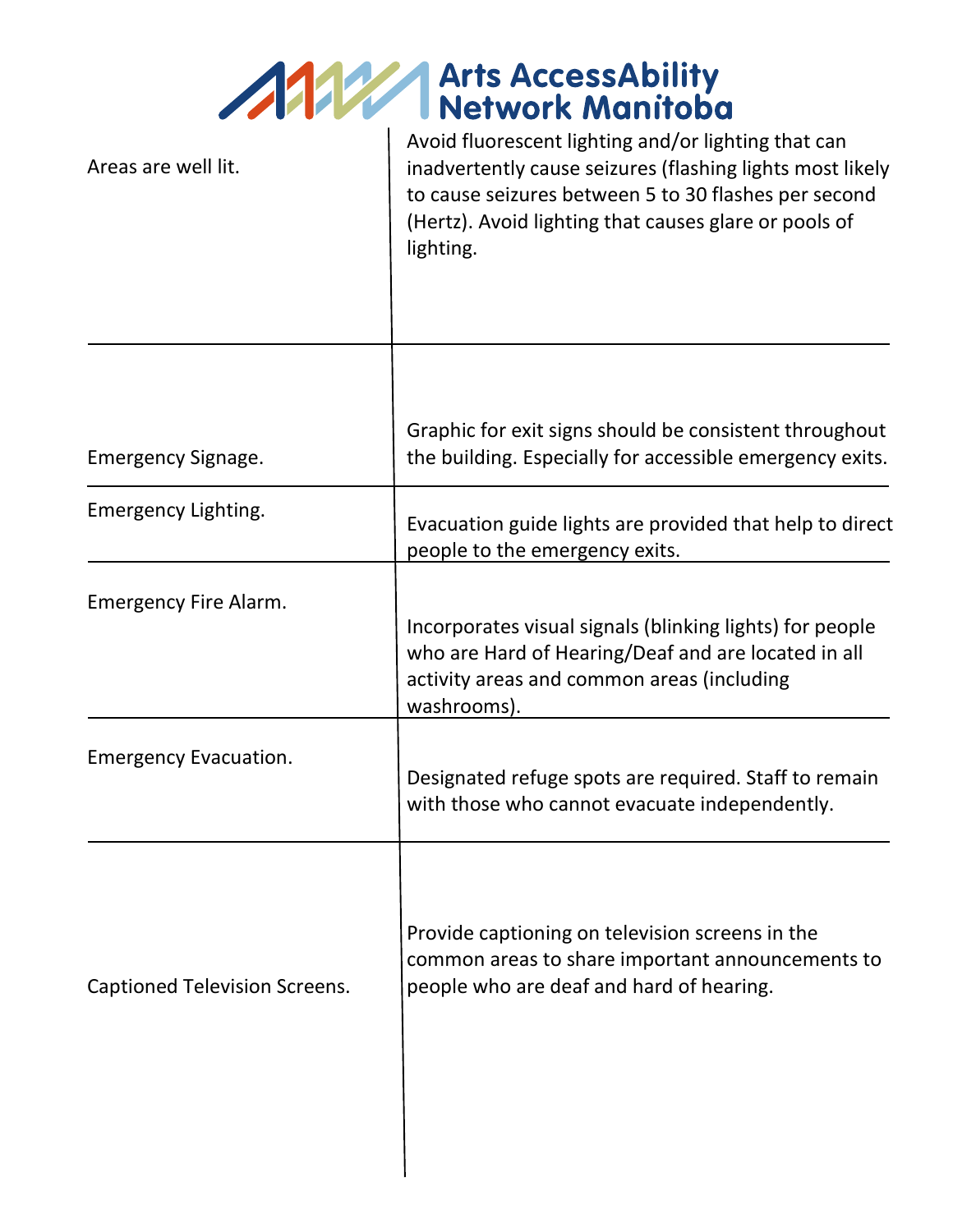

| 3.5 Ramps                                                                                                |                                                                                                                                     |
|----------------------------------------------------------------------------------------------------------|-------------------------------------------------------------------------------------------------------------------------------------|
| Ramps are cane detectable for<br>people with low vision.                                                 | There are tactile warning strips at the top and bottom<br>of ramps that warn people with low vision about a<br>change in elevation. |
| The ramp has an accessible non-<br>skid surface and is wide enough.                                      |                                                                                                                                     |
| The ramp has a gradual slope.                                                                            | A gradient of 1 in 20 is ideal.                                                                                                     |
| Longer ramps have flat and level<br>landing areas at regular intervals<br>where people can rest.         |                                                                                                                                     |
| Avoid curved ramps.                                                                                      |                                                                                                                                     |
| Provide safety barriers.                                                                                 |                                                                                                                                     |
| Provide handrails.                                                                                       |                                                                                                                                     |
| Provide handrails that are easy to<br>grasp onto and that help guide<br>people with visual disabilities. |                                                                                                                                     |
| Provide handrails at accessible<br>heights                                                               |                                                                                                                                     |
| 3.6 Elevators                                                                                            |                                                                                                                                     |
| Large sized elevator,                                                                                    | Ideally in larger venues the elevator accommodates at<br>least 2 mobility devices at once.                                          |
| Accessible entrance and doors.                                                                           | Doors are open for a minimum width of 910 mm; they<br>remain open for 4 seconds and doors reopen upon<br>meeting obstacle.          |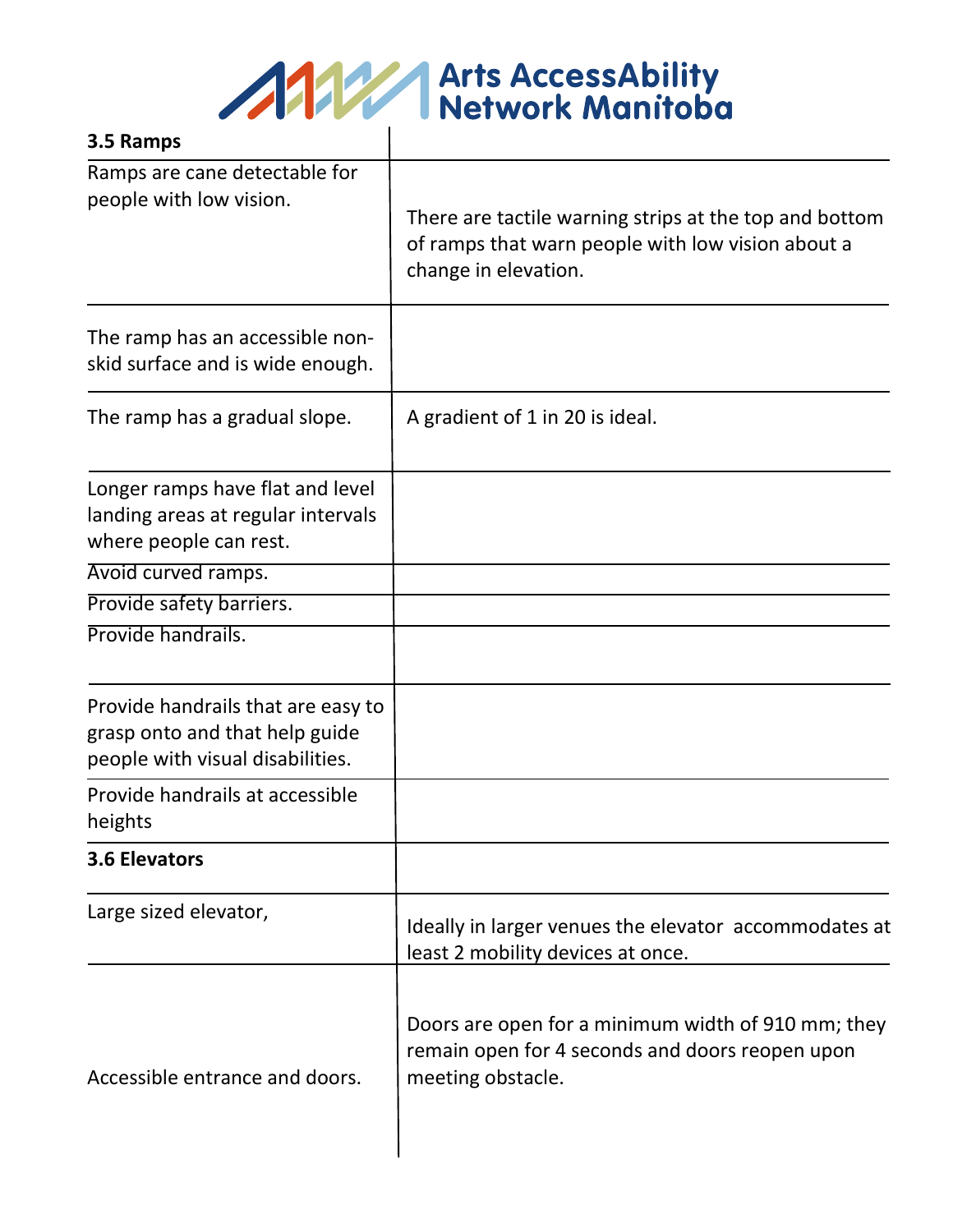Control Panel is accessible.

|                                                                                                                      | Centre line for panel which incorporates Braille and<br>raised lettering.                                                                           |
|----------------------------------------------------------------------------------------------------------------------|-----------------------------------------------------------------------------------------------------------------------------------------------------|
| Elevator provides auditory signals<br>for people who are blind or have<br>low vision.                                | The elevator verbally announces the floor level and<br>beeps at each floor.                                                                         |
| Elevator provides visual signals<br>for people who are deaf/Hard of<br>Hearing.                                      | Floor numbers light up when the elevator reaches a<br>floor level or a digital screen displays the floor<br>number.                                 |
| Handrails are provided for extra<br>stability and support.                                                           | Handrails are provided along all non-access walls and<br>are located between 800-920 mm from the floor.                                             |
| <b>Emergency Preparedness.</b><br><b>3.7 Seating Options</b>                                                         | Include a text number to call if a person who is deaf<br>and/or hard of hearing is stuck in an elevator.                                            |
| Provide choice in wheelchair<br>seating options.                                                                     | Try to provide choice to people with disabilities<br>around seating options - in the front row, middle of<br>the venue, back of the venue, gallery. |
| Provide Equitable Sightlines.                                                                                        | Views from designated seats should be similar to those<br>of other patrons.                                                                         |
| Provide enough wheelchair<br>seating to accommodate<br>productions that are targeted at<br>people with disabilities. |                                                                                                                                                     |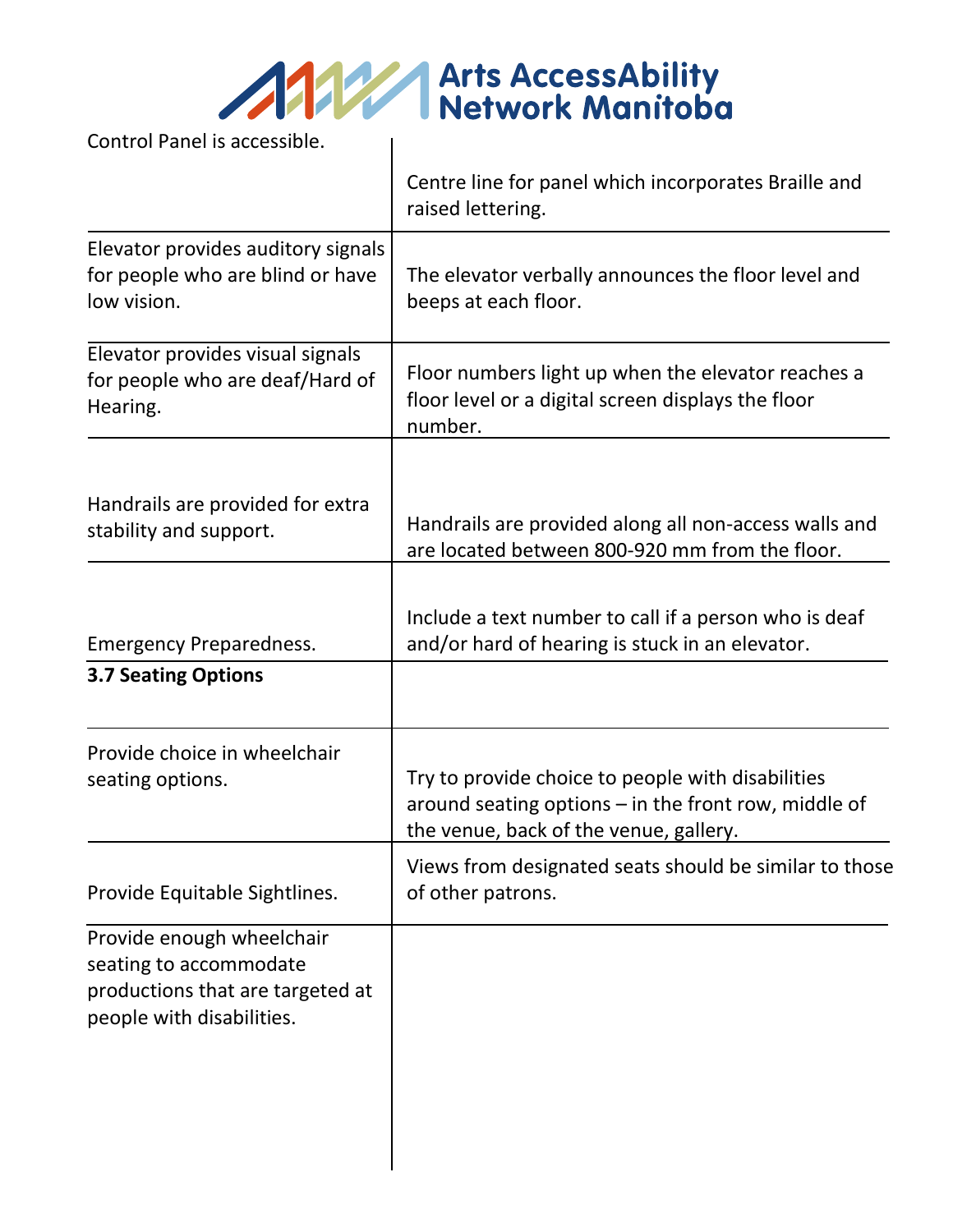| <b>ANY Arts AccessAbility<br/>Network Manitoba</b> |
|----------------------------------------------------|
|                                                    |

| Provide seating options that allow<br>people with disabilities to sit<br>beside friends and family<br>members. | Wheelchair seating should not be segregated $-$ there<br>should be removable seats in wheelchair seating areas<br>for friends/family/companions.                                                                                                                                                                                                                      |
|----------------------------------------------------------------------------------------------------------------|-----------------------------------------------------------------------------------------------------------------------------------------------------------------------------------------------------------------------------------------------------------------------------------------------------------------------------------------------------------------------|
| Provide ample multifunctional<br>space that can serve as additional<br>wheelchair seating.                     | Create a wheelchair seating area/videography area at<br>the front of the venue (Note: both wheelchairs and<br>film crews using tripods are challenging to position<br>because they take up more vertical space).<br>Provide a multifunctional space at the back of the<br>Orchestra that can be used either as wheelchair<br>seating and/or technician control point. |
| Explore the feasibility of<br>removable seats and/or hydraulic<br>seating systems.                             | Some venues can remove their front row of seating<br>and open their side exits to create more wheelchair<br>accessible seating.                                                                                                                                                                                                                                       |
| Consider the needs of overweight<br>people when selecting seats.                                               | Provide seating that can accommodate people with<br>who are overweight.                                                                                                                                                                                                                                                                                               |
| <b>3.8 Adaptive Technology</b>                                                                                 |                                                                                                                                                                                                                                                                                                                                                                       |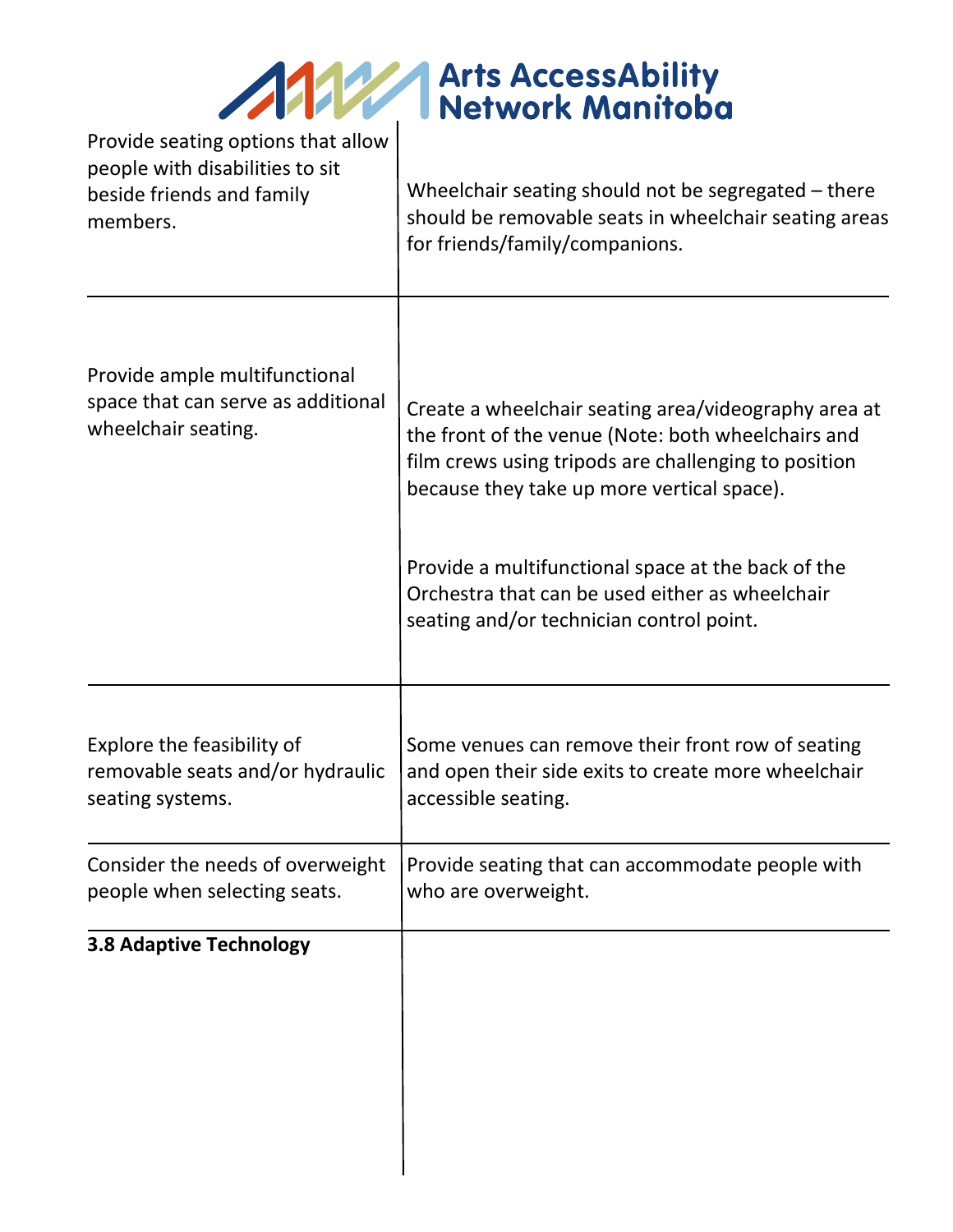# Arts AccessAbility<br>
Network Manifoba

| Assisted Listening System.                | Provide an Assisted Listening System for people who<br>are Deaf/Hard of Hearing. There are three main types<br>of Assisted Listening Systems: 1) Induction loop<br>systems, 2) Infrared (or IR) Systems, 3) FM Systems If<br>the system relies on receivers, ensure that these<br>devices are on hand at all times and available. Provide<br>staff with training on how to maintain and use these<br>devices so that they can properly assist patrons with<br>disabilities. |
|-------------------------------------------|-----------------------------------------------------------------------------------------------------------------------------------------------------------------------------------------------------------------------------------------------------------------------------------------------------------------------------------------------------------------------------------------------------------------------------------------------------------------------------|
| American Sign Language<br>Interpretation. | Provide space with adequate lighting at the front of<br>the venue for an American Sign Language Interpreter.<br>Reserve some seats for people who are Deaf and Hard<br>of Hearing that have a good sightline of both the<br>interpreter and the stage (for lip reading). Provide<br>ushers with training on appropriate non-verbal<br>gestures (sign language) to guide people who are deaf/<br>hard of hearing.                                                            |
| Audio Description.                        | Work with local groups to offer their live audio<br>description service at shows.                                                                                                                                                                                                                                                                                                                                                                                           |
| Low Impact/Relaxed<br>performances.       | These types of shows are autism friendly and usually<br>involve the following characteristics - reduced sounds,<br>brighter lights, an opportunity to learn about the show<br>in advance, a non-judgmental environment where the<br>audience is encouraged to move around and make<br>noise.                                                                                                                                                                                |
| Low Sensory Rooms.                        | A sound proof enclosed room overlooking the<br>performance stage that has audio piped in. Include<br>seating and/or a couch for resting.                                                                                                                                                                                                                                                                                                                                    |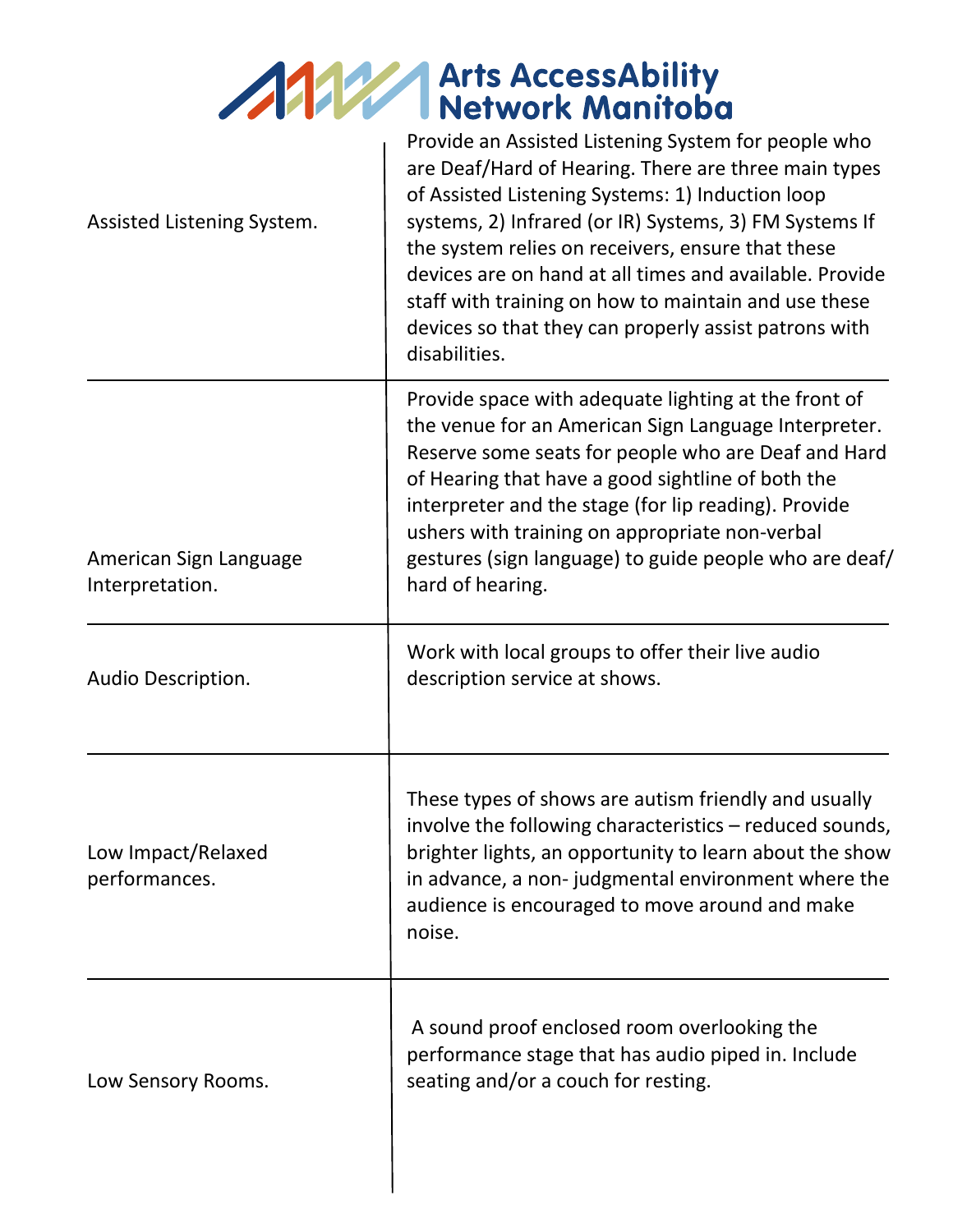

| Access to the stage.                                                           | Venues with raised stages may need to install<br>temporary ramps or use an indirect route outside of<br>the venue.                                                                                       |
|--------------------------------------------------------------------------------|----------------------------------------------------------------------------------------------------------------------------------------------------------------------------------------------------------|
| Address environmental<br>sensitivities.                                        | Have a scent free policy. Include regular cleaning<br>routines to address mould or dampness.                                                                                                             |
| <b>4. Exhibit Areas</b>                                                        |                                                                                                                                                                                                          |
| <b>Item</b>                                                                    | <b>Description</b>                                                                                                                                                                                       |
| 4.1 The space                                                                  |                                                                                                                                                                                                          |
| Signage.                                                                       | Well-marked large signage and good colour contrast<br>with surroundings.                                                                                                                                 |
| The art is hung low enough for<br>those patrons to view the art<br>correctly.  | Mount small items (to center line) at no higher than<br>1015 mm above the floor.                                                                                                                         |
| Table displays at correct height<br>for wheelchair users.                      | Construct the top of a case at a maximum of 915 mm<br>above the finished floor for items that are mounted<br>flat on a pedestal or deck. For larger items, maintain<br>the minimum case height possible. |
| Make background simple.                                                        | Objects mounted against complex backgrounds are<br>difficult to see.                                                                                                                                     |
| The exhibit includes tactile<br>elements.                                      |                                                                                                                                                                                                          |
| Adequate seating throughout the<br>art gallery for those that need to<br>rest. |                                                                                                                                                                                                          |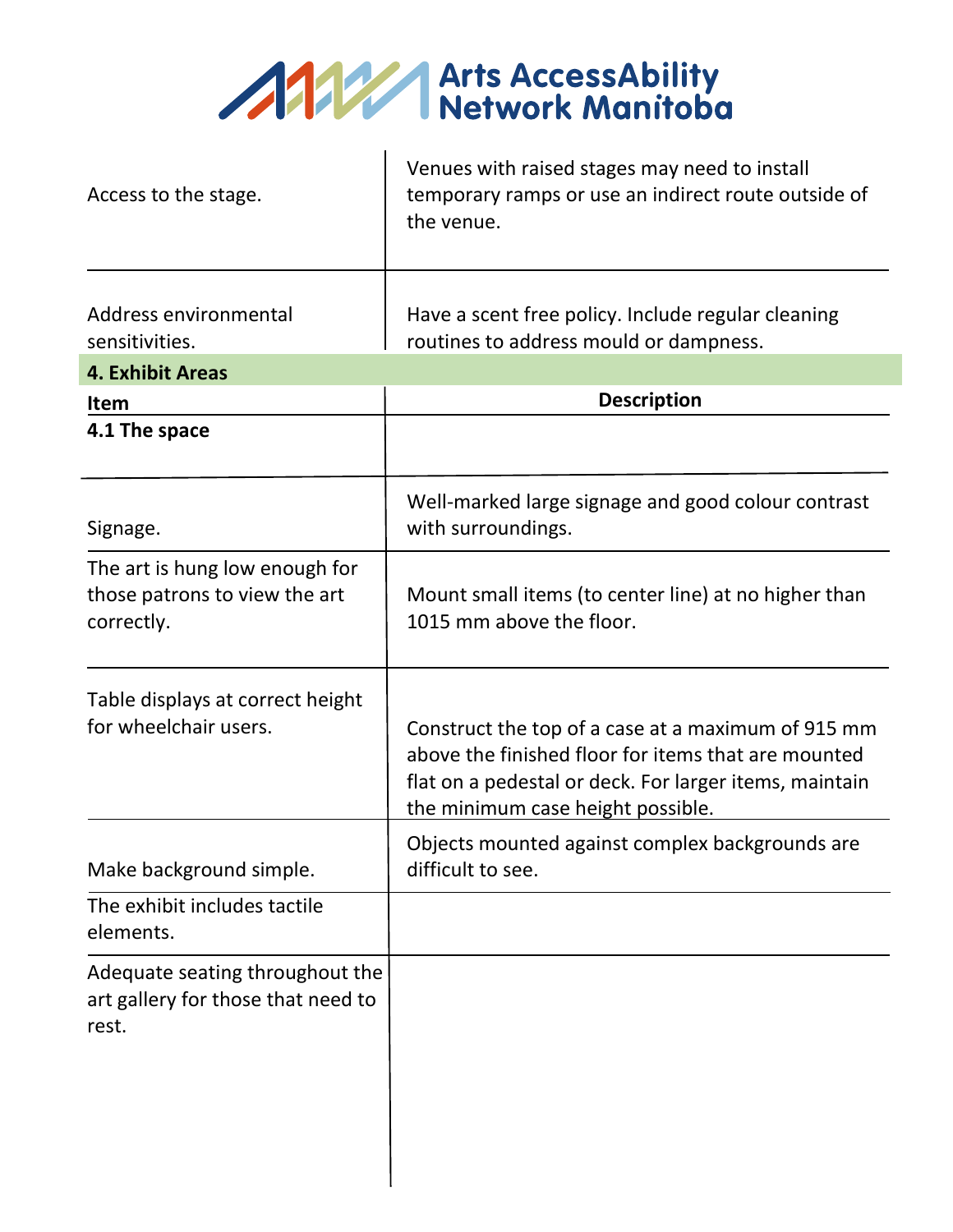

| Seating is the appropriate height.<br>Low to the ground seating is<br>difficult to use. | Some seats should be provided with a seat height<br>between 450mm and 475mm as these tend to be<br>more comfortable for people with mobility difficulties. |
|-----------------------------------------------------------------------------------------|------------------------------------------------------------------------------------------------------------------------------------------------------------|
| A virtual version of the exhibit.                                                       | The exhibit can be visited online.                                                                                                                         |
| <b>4.2 Communication</b>                                                                |                                                                                                                                                            |
| ASL interpretation available.                                                           | For openings, talks and guided tours.                                                                                                                      |
| Facilitators for people who are blind<br>or have low vision.                            | For openings, talks and guided tours.                                                                                                                      |
| Assistive devices are available.                                                        | A hearing loop, audio description.                                                                                                                         |
| Materials are available in<br>alternative formats.                                      | Braille, large type, screen reader friendly.                                                                                                               |

| 5. Backstage                                                                                 |                                                                                     |
|----------------------------------------------------------------------------------------------|-------------------------------------------------------------------------------------|
| <b>Item</b>                                                                                  | <b>Description</b>                                                                  |
| 5.1 Entrance                                                                                 |                                                                                     |
| Provide a separate backstage<br>entrance for<br>performers/technicians with<br>disabilities. | An accessible path to the front entrance should also be<br>provided.                |
| Backstage entrance is easy to find<br>and well-marked for people with<br>disabilities.       | Backstage entrance is well marked, but not confused<br>as main entrance by patrons. |
| Wide and spacious door opening<br>and level entrance.                                        |                                                                                     |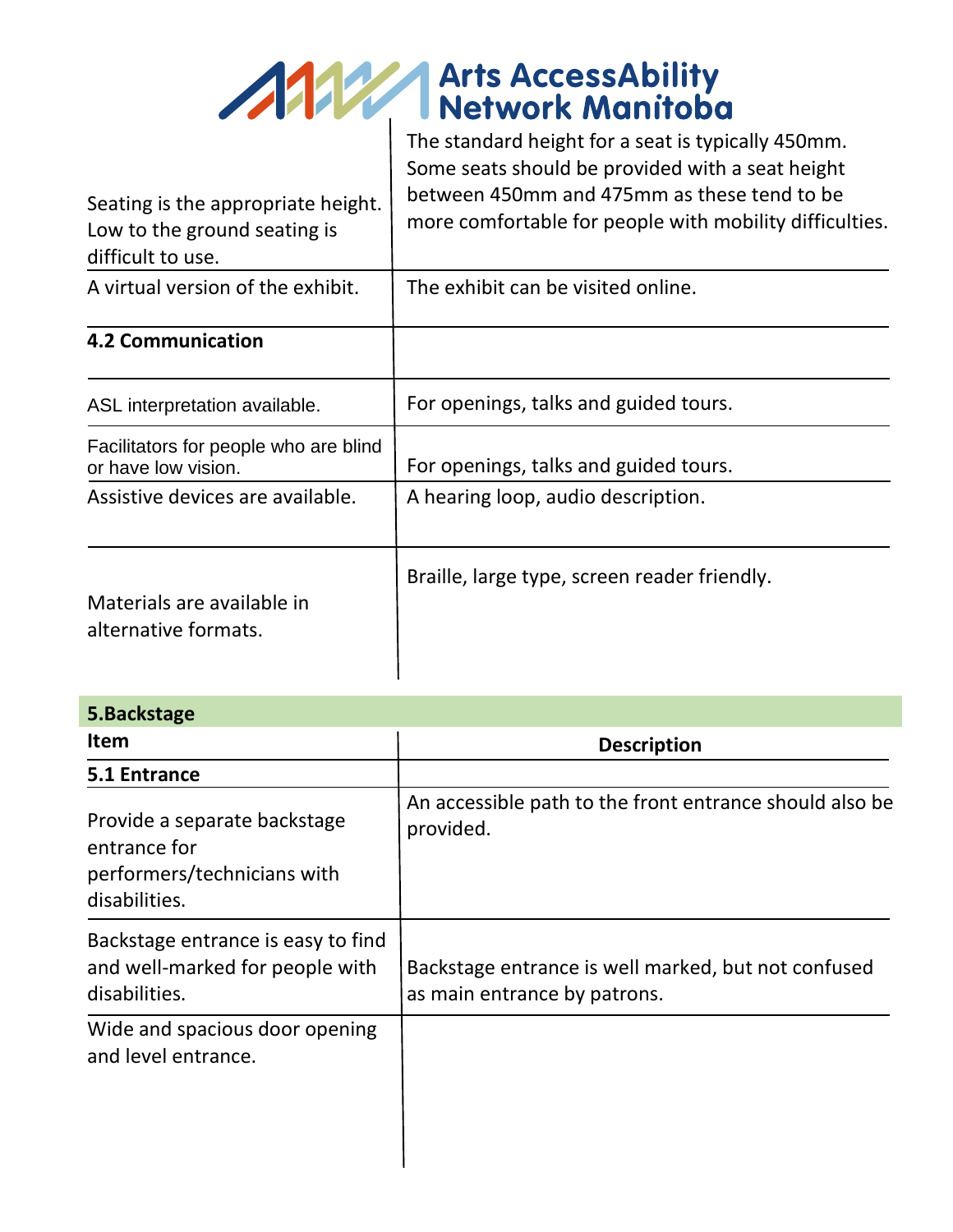AMERICAN Arts AccessAbility

| Power Operated Door.                                                                                                    | Automatic doors are best, an automatic door opener<br>with push button provides a high level of accessibility.             |
|-------------------------------------------------------------------------------------------------------------------------|----------------------------------------------------------------------------------------------------------------------------|
| Call button for assistance.                                                                                             | Provide a call button for assistance in case the door<br>opener is not working or if someone requires extra<br>assistance. |
| 5.2 Wayfinding                                                                                                          |                                                                                                                            |
| Locate dressing room, stage,<br>backstage accessible washroom<br>on the same level for performers<br>with disabilities. |                                                                                                                            |
| Provide wide spacious pathways.                                                                                         | Pathways need to be wide enough for mobility devices<br>to pass one another back stage.                                    |
| Provide gradual ramps if needed.                                                                                        | Provide gradual ramps (see ramp specifications).                                                                           |
| Provide spacious wings.                                                                                                 | The wings should be wide enough so that two people<br>using mobility devices can pass each other.                          |
| Incorporate safety features on<br>front of stage.                                                                       | The front of the stage should be well marked by soft<br>LED lighting or a raised lip.                                      |
| Provide cue lights.                                                                                                     | Cue lights at stage entrances can help direct<br>performers who are deaf/hard of hearing.                                  |
|                                                                                                                         |                                                                                                                            |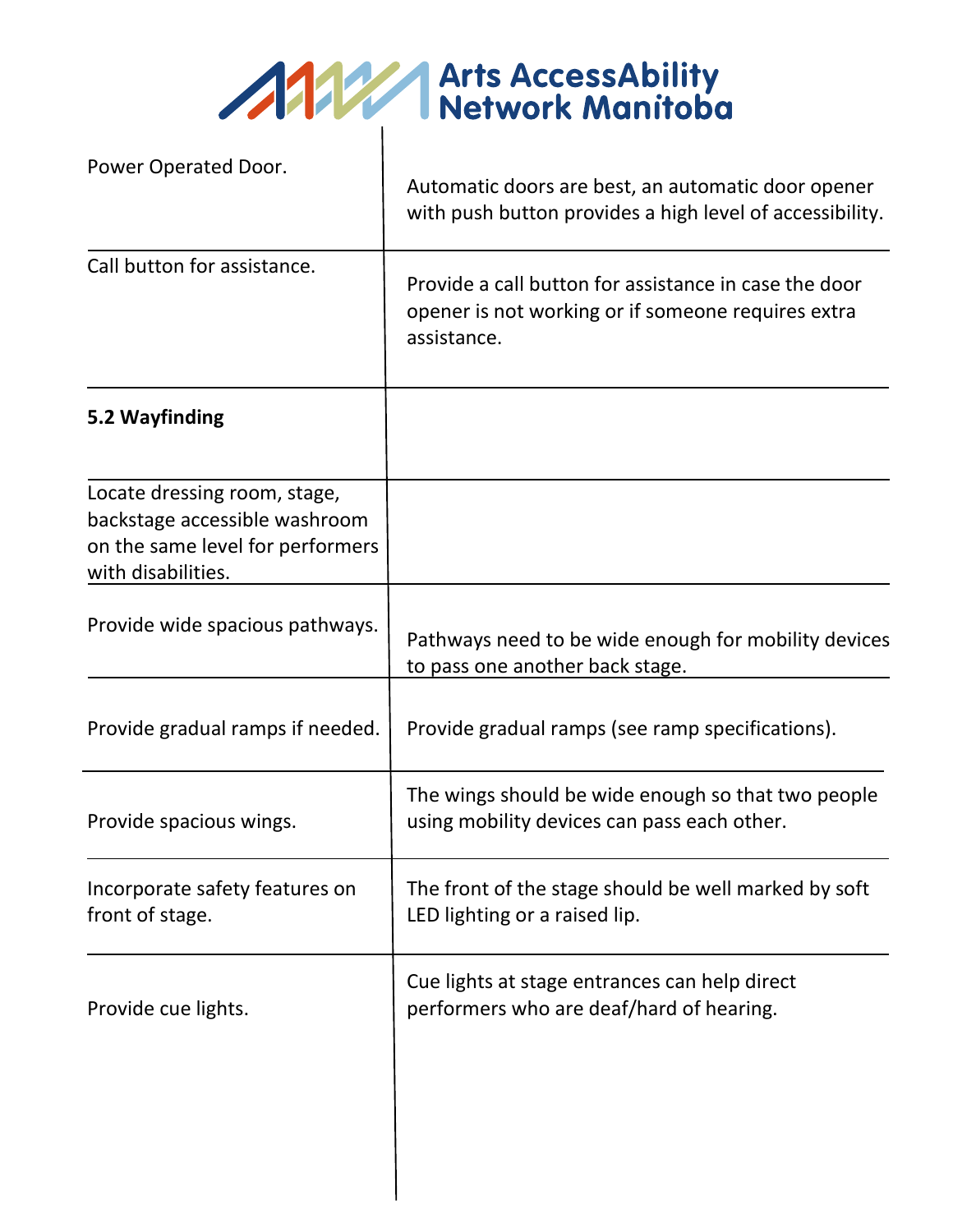### **1999 Arts AccessAbility<br>Network Manitoba**

Performers with disabilities have access to all the same backstage areas as performers without disabilities.

Access should be provided to all of the key activity areas such as dressing room, washrooms, green room, and rehearsal space. If these are located on multiple floors, an elevator should be provided.

| 5.3 Dressing rooms                                     |                                                                                                                                                                                        |
|--------------------------------------------------------|----------------------------------------------------------------------------------------------------------------------------------------------------------------------------------------|
| Accessible entrance.                                   | Power operated door, level threshold.                                                                                                                                                  |
| Wide spacious dressing rooms.                          | There should be wide spacious dressing rooms that<br>provide enough spaces for large mobility devices to<br>maneuver - larger devices require a 1700 mm by 1700<br>mm turning radius). |
| Visual paging system.                                  | Incorporate a visual paging system in dressing rooms<br>for performers who are Hard of Hearing and/or deaf.<br>Use simple language.                                                    |
| Provide a ceiling lift system.                         | Provide a ceiling lift system to help people transfer in<br>and out of their chairs.                                                                                                   |
| A universal accessible washroom<br>is provided.        | This is an accessible washroom that can be used by<br>male, female, transgendered and is particularly useful<br>if a person needs assistance from an opposite gender<br>attendant.     |
| Provide roll in shower.                                |                                                                                                                                                                                        |
| Space to maneuver within<br>accessible washroom stall. |                                                                                                                                                                                        |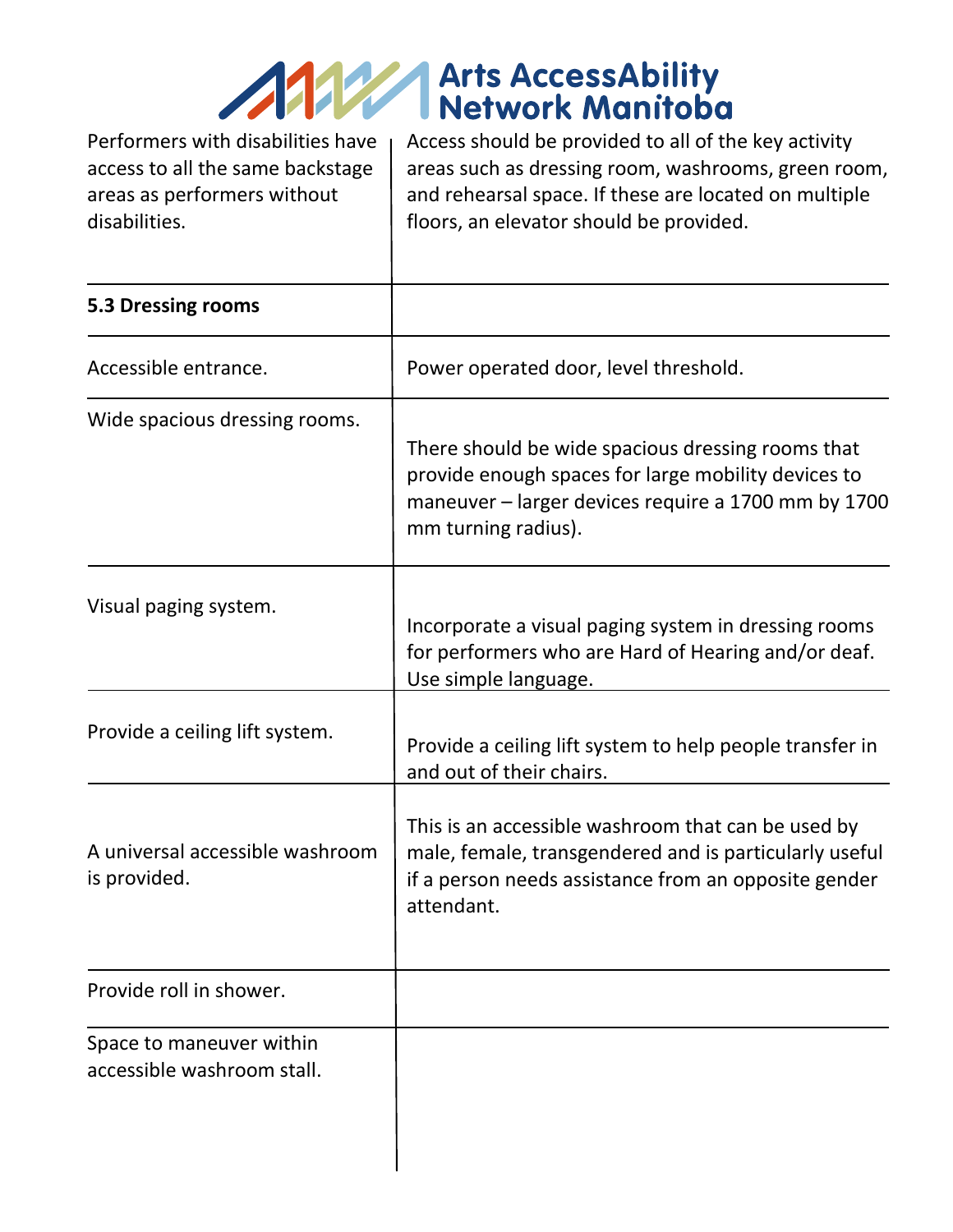ANY Arts AccessAbility

Accessible toilet and transfer space.

| Stall door opens outwards and<br>does not obstruct the washroom<br>stall. | There is an indoor door handle so that it is also easy<br>for people with disabilities to grab onto the stall door<br>and close it.                                                                     |
|---------------------------------------------------------------------------|---------------------------------------------------------------------------------------------------------------------------------------------------------------------------------------------------------|
| Grab bars are provided which<br>allow someone to safely transfer.         | Grab bar location should be located by the toilet on<br>the non-transfer area side.                                                                                                                     |
| Toilet paper should be easy to<br>reach.                                  | Toilet paper should be positioned by grab bar so that a<br>person can grasp onto for extra support when<br>reaching.                                                                                    |
| Someone using a mobility device<br>can easily use the sink area.          |                                                                                                                                                                                                         |
| <b>Emergency Call Button for</b><br>Assistance.                           | There is an emergency call button for assistance in<br>accessible washroom stalls.                                                                                                                      |
| Lights with motion sensors.                                               | Install motion sensor switched lighting in washrooms.                                                                                                                                                   |
| Rest area.                                                                | Provide separate room adjacent to dressing rooms<br>large enough for bed.                                                                                                                               |
| Accessible furniture.                                                     | Make-up counter and sink with knee space. Provide<br>lower height coat rack in each dressing room. Lockers<br>should have tactile labels to be easily identifiable by<br>people with vision impairment. |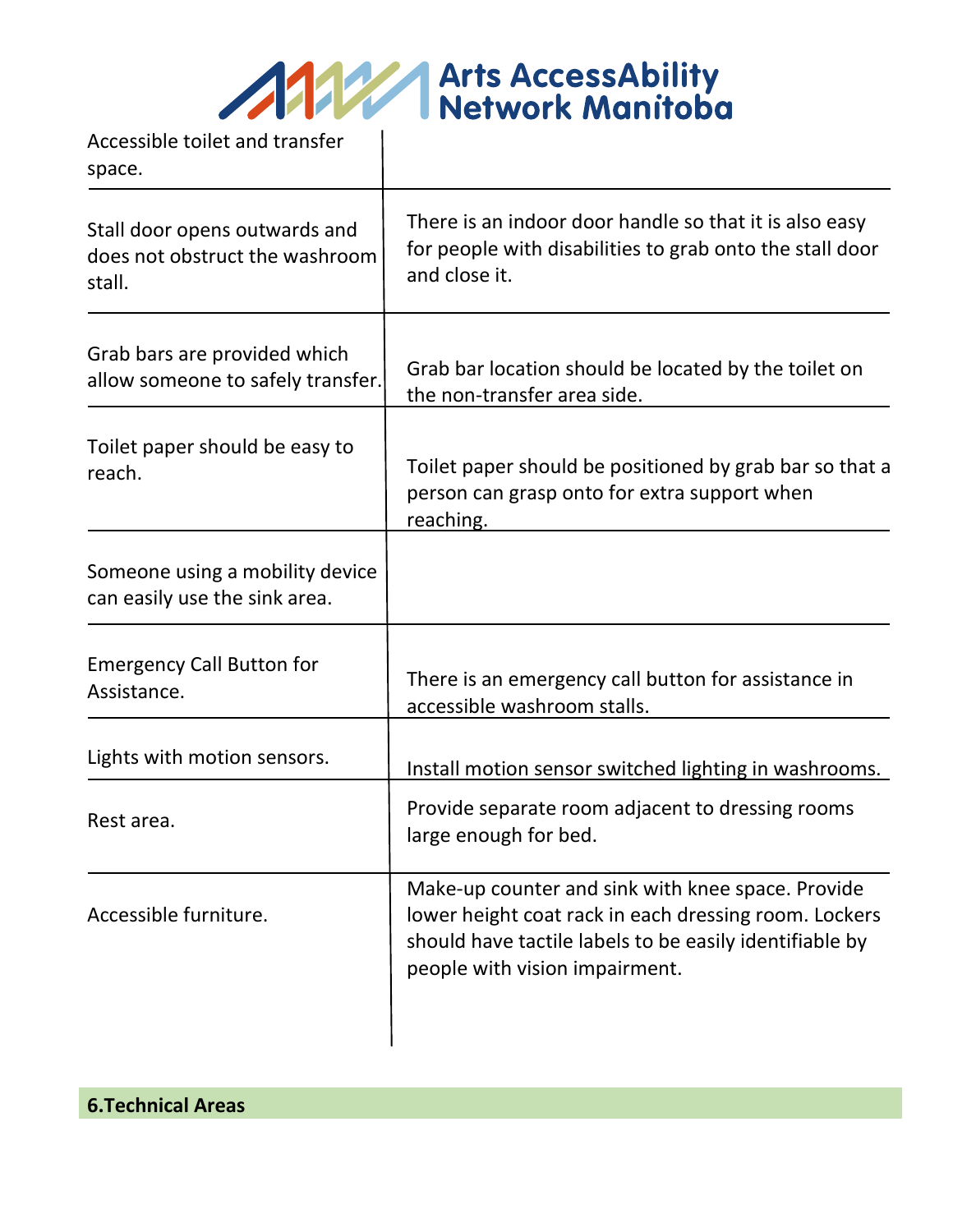

| Item                                                                      | <b>Description</b>                                                                                                                                                                                                                                                              |
|---------------------------------------------------------------------------|---------------------------------------------------------------------------------------------------------------------------------------------------------------------------------------------------------------------------------------------------------------------------------|
| <b>6.1 Accessible Pathways</b>                                            |                                                                                                                                                                                                                                                                                 |
| Provide accessible pathways<br>connecting all the main activity<br>areas. | There should be accessible pathways leading to the fly<br>rail, suspension grid, technician control booths and<br>other areas used by technicians.                                                                                                                              |
| Provide wide spacious pathways.                                           | Pathways need to be at least 1500 mm wide in order<br>for mobility devices to pass one another back stage.<br>(Note: Spacious backstage areas are also better for<br>moving heavy venue equipment).                                                                             |
| Provide gradual ramps if needed.                                          | Provide gradual ramps that allow technicians with<br>disabilities to use the ramps safely and independently.                                                                                                                                                                    |
| Provide an elevator backstage.                                            | Elevators are useful in backstage areas for moving<br>heavy technical equipment, providing access to back<br>office administrative spaces and providing access for<br>performers and technicians with disabilities.                                                             |
| <b>Provide access to Tech Control</b><br>Booth.                           | If the tech booth is only going to be slightly raised,<br>provide an accessible ramp and entrance leading to<br>the tech control booth. In a larger venue explore<br>having the gallery seating and tech booth located on<br>the same level so that they can share an elevator. |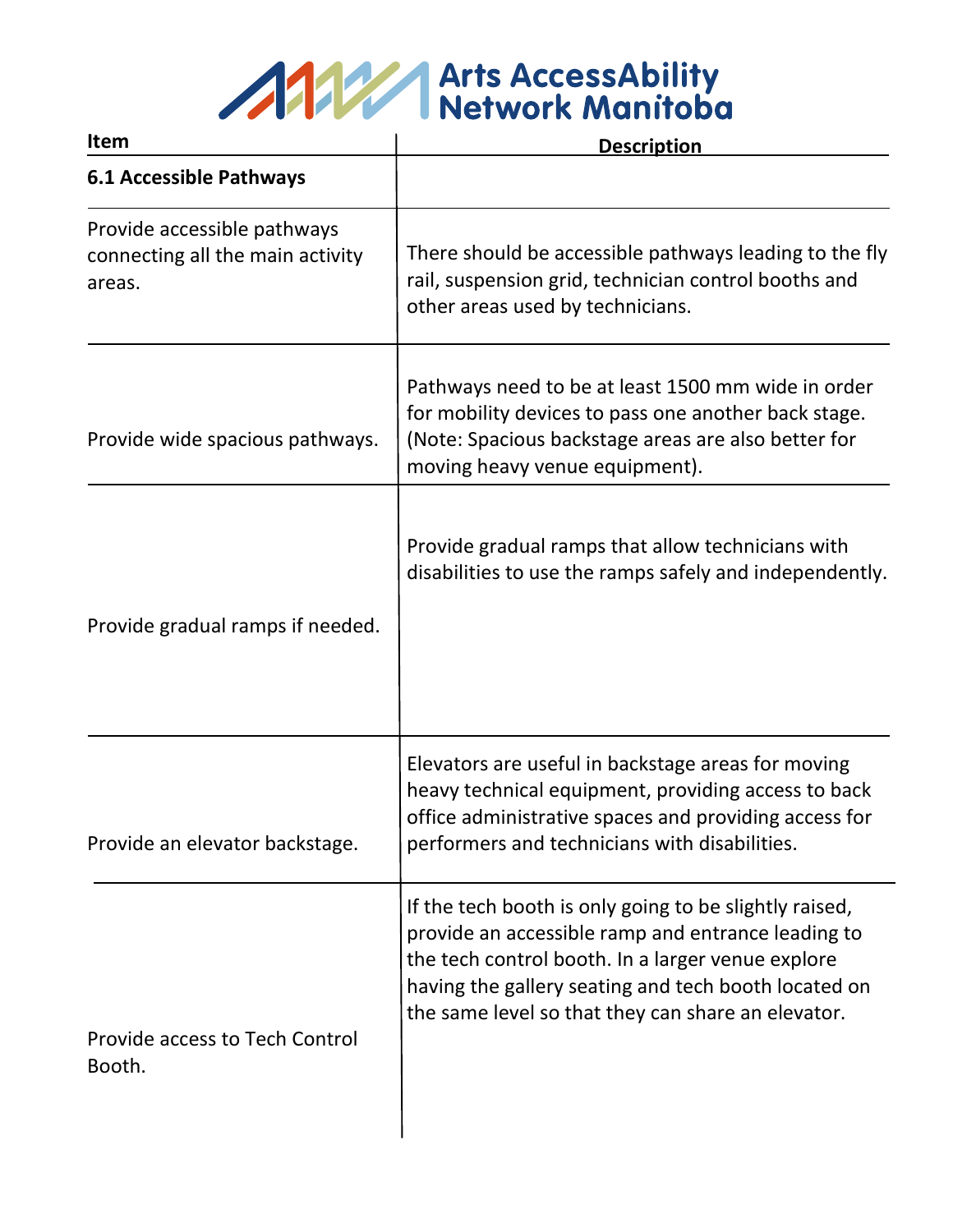ANY Arts AccessAbility

 $\blacksquare$ 

| Install a suspension grid.                                                      | Instead of using a catwalk system, install a wheelchair<br>accessible suspension grid system - this also reduces<br>health and safety risks of individuals without<br>disabilities falling below.        |
|---------------------------------------------------------------------------------|----------------------------------------------------------------------------------------------------------------------------------------------------------------------------------------------------------|
| Have fly systems/line systems.                                                  | Bars for hanging lights, scenery, etc. should have the<br>ability to lower to the floor level for adjustment at<br>floor level.                                                                          |
| <b>6.2 Control Booth</b>                                                        |                                                                                                                                                                                                          |
| Entrance is wheelchair accessible.                                              |                                                                                                                                                                                                          |
| Enough room for larger mobility<br>devices to maneuver.                         | Check to ensure work areas are free of loose wires and<br>cables.                                                                                                                                        |
| Control window and controls are<br>located at wheelchair accessible<br>heights. |                                                                                                                                                                                                          |
| If a desk is provided, it is<br>wheelchair accessible.                          | Clear knee space is provided underneath the desk.                                                                                                                                                        |
| Provide additional flex space for<br>additional workstations.                   | Provide additional flex space for additional work<br>stations – can create extra space for audio visual<br>description – and can also be used to provide more<br>space for mobility devices to maneuver. |

 $\overline{\phantom{a}}$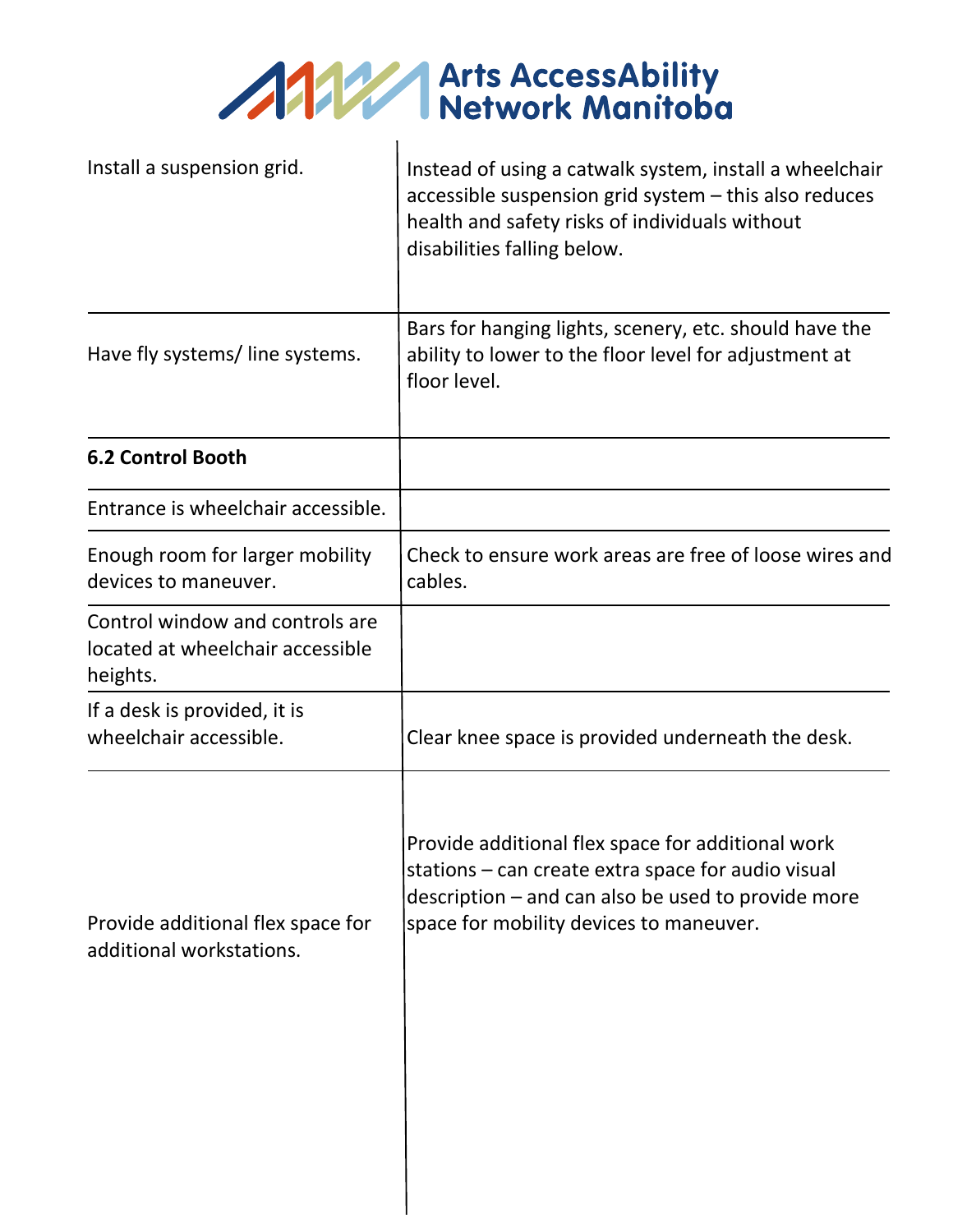### ANY Arts AccessAbility<br>Network Manitoba

#### **7.0 Administration**

| <b>Item</b>                                                                   | <b>Description</b>                                                                                                                                                                                         |
|-------------------------------------------------------------------------------|------------------------------------------------------------------------------------------------------------------------------------------------------------------------------------------------------------|
| The back-office areas are<br>accessible for people using<br>mobility devices. | If the back office is located on another level, there is<br>either elevator access or a gradual ramp leading to the<br>office.                                                                             |
| There are accessible work<br>stations.                                        | Work stations can be easily adapted for people using<br>wheelchairs and employees with disabilities would<br>have access to adapted technology for employees who<br>are deaf/Hard of Hearing and/or blind. |
| There is an accessible washroom.                                              | See earlier sections on washrooms.                                                                                                                                                                         |
| Employees.                                                                    | Are there disabled employees in your organization?                                                                                                                                                         |
| Community.                                                                    | Do you have a disability advisor or other community<br>connections?                                                                                                                                        |
| Employment                                                                    | Employment of persons with disabilities should be<br>encouraged and supported across the organization                                                                                                      |

**Technical Specifications**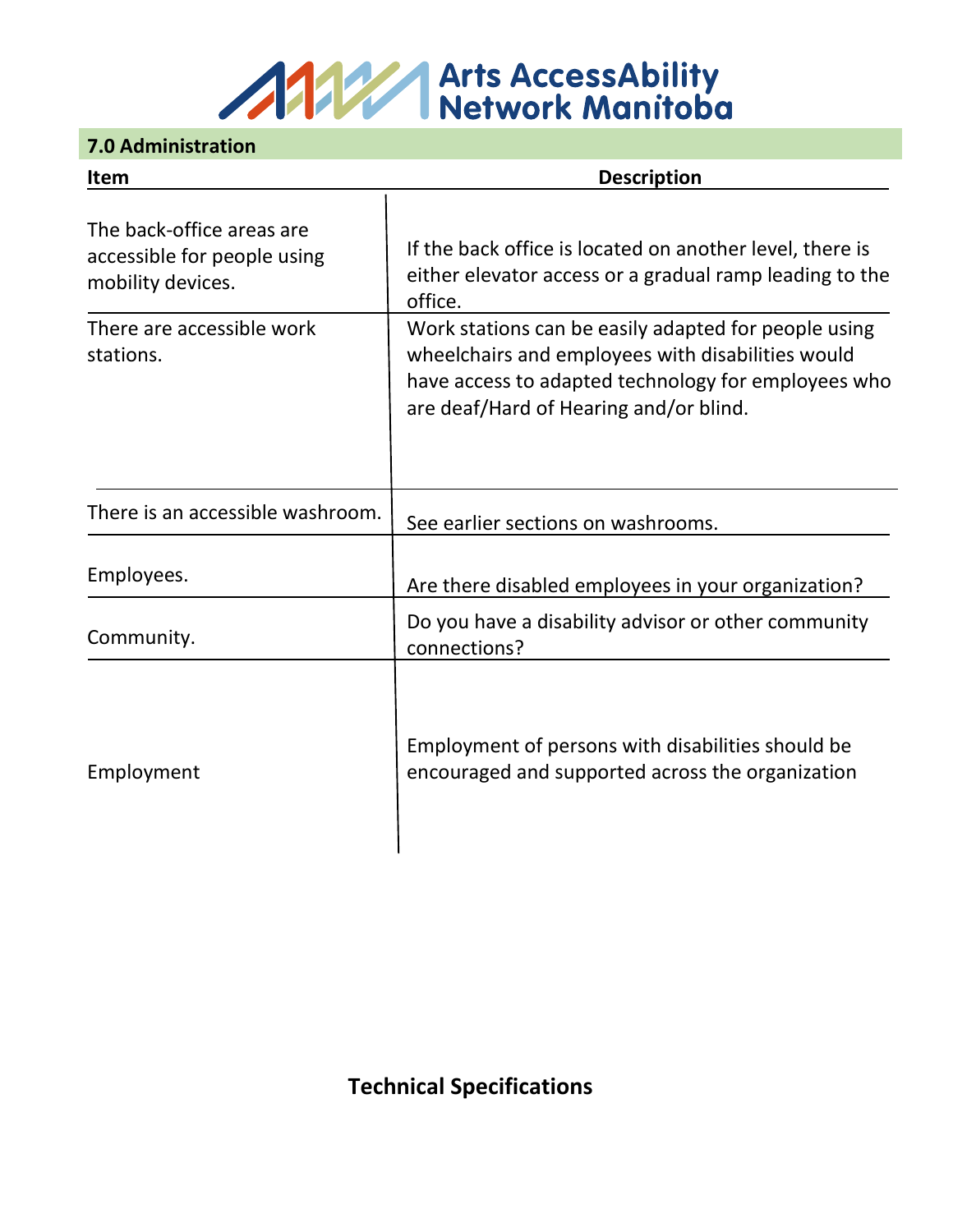

| <b>Item</b>                                                                                                                                              | <b>Technical Requirement</b>                                                                                                                                                                                                   |
|----------------------------------------------------------------------------------------------------------------------------------------------------------|--------------------------------------------------------------------------------------------------------------------------------------------------------------------------------------------------------------------------------|
| 1. Parking                                                                                                                                               |                                                                                                                                                                                                                                |
| <b>Off Street Parking - Sufficient</b><br>dimensions.                                                                                                    | Disability parking spaces must be at least: 5.5m<br>long; at least 4.0m wide.                                                                                                                                                  |
| Vertical Clearance to accommodate<br>larger vehicles and side/rear lifts.                                                                                | Vancouver Bylaw Requires vertical clearance of at<br>least 2.3m.                                                                                                                                                               |
| Off Street - Accessible Parking Stalls.                                                                                                                  | Width of 3.7 m (including access aisle) Two<br>adjacent parking stalls can share 1.2 m access<br>aisle.                                                                                                                        |
| Van Accessible Parking Stalls - wider<br>stalls that accommodate wider vans<br>with side/rear lifts. Angled parking is<br>preferred for larger vehicles. | The combined width of a van accessible parking<br>stall is 4.9m including the 3.4m wide parking stall<br>and 1.5m access aisle. Two adjacent van<br>accessible parking stalls with a shared access<br>aisle would take up 8.3m |
| 2. Doors                                                                                                                                                 |                                                                                                                                                                                                                                |
| Wide and spacious door opening and<br>level threshold.                                                                                                   | 915 mm wide and level threshold (door threshold<br>should be a maximum of 13 mm high and be<br>beveled).                                                                                                                       |
| 3. Counters                                                                                                                                              |                                                                                                                                                                                                                                |
| Wheelchair accessible counter.                                                                                                                           | There is a service counter positioned at<br>wheelchair accessible height (between 760 and<br>865 mm high).                                                                                                                     |
| <b>4.0 Washrooms</b>                                                                                                                                     |                                                                                                                                                                                                                                |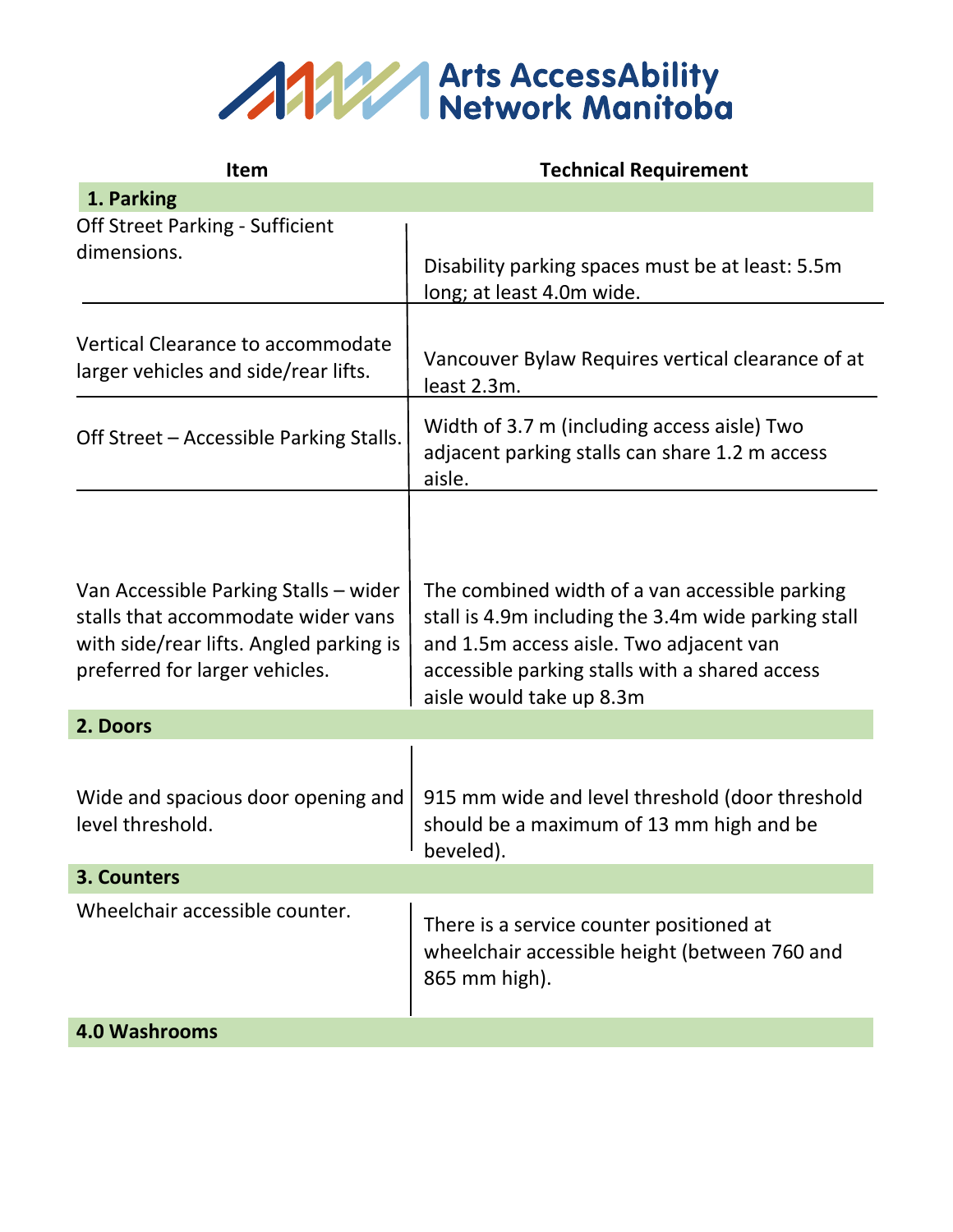| <b>ANY Arts AccessAbility<br/>Network Manitoba</b> |                  |
|----------------------------------------------------|------------------|
|                                                    | Network Manitoba |

| Accessible entrance.                                              | Power operated door, level threshold, doorway is<br>915 mm wide.                                                                                                                                                                                                                                                                                                                                                                                                                            |
|-------------------------------------------------------------------|---------------------------------------------------------------------------------------------------------------------------------------------------------------------------------------------------------------------------------------------------------------------------------------------------------------------------------------------------------------------------------------------------------------------------------------------------------------------------------------------|
| Space to maneuver within accessible<br>washroom stall.            | Accessible washroom stall should be a minimum<br>of 1500mm by 1500mm, For larger mobility<br>devices such as scooters, the dimensions of<br>1700mm by 2440mm are preferred.                                                                                                                                                                                                                                                                                                                 |
| Accessible toilet and transfer space.                             |                                                                                                                                                                                                                                                                                                                                                                                                                                                                                             |
|                                                                   | Toilet seat height -- Approximately 475 mm;<br>Transfer space by toilet -min width 1020 mm.                                                                                                                                                                                                                                                                                                                                                                                                 |
| Grab bars are provided which allow<br>someone to safely transfer. | Grab bar location should be located by the toilet<br>on the non-transfer area side. Grab bars that<br>angle up from mid-point are preferable. Mounted<br>horizontally between 840 mm and 920 mm above<br>floor. Midpoint in line with the front edge of<br>water closet, mid-point angles up not more than<br>$60^{\circ}$ . Grab bar diameter (30 mm - 40 mm); grab<br>bar clearance from wall (35 - 45 mm) (Grab bar<br>length at least 900 mm long). Grab bars have a<br>nonslip finish. |
|                                                                   |                                                                                                                                                                                                                                                                                                                                                                                                                                                                                             |
|                                                                   |                                                                                                                                                                                                                                                                                                                                                                                                                                                                                             |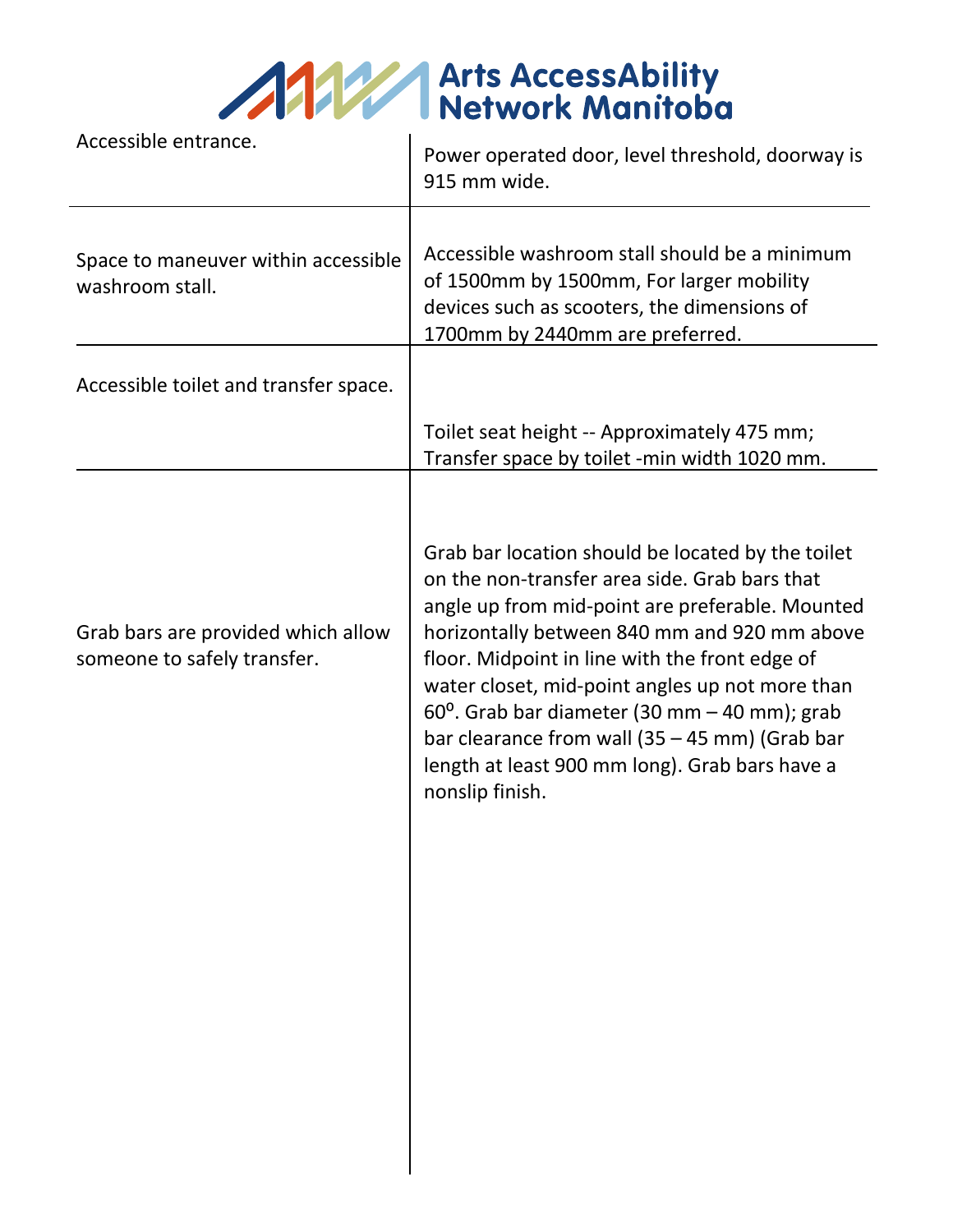

| Someone using a mobility device can<br>easily use the sink area.                                 | The sink is no higher than 865 mm above the<br>finished floor; there is knee space (at least 250<br>mm high) underneath the sink. The mirror is<br>mounted 1000 mm from the floor.                                                                                                                                    |  |  |
|--------------------------------------------------------------------------------------------------|-----------------------------------------------------------------------------------------------------------------------------------------------------------------------------------------------------------------------------------------------------------------------------------------------------------------------|--|--|
| 5.0 Ramps                                                                                        |                                                                                                                                                                                                                                                                                                                       |  |  |
| The ramp has an accessible non-skid<br>surface and is wide enough.                               | Ramp is a minimum width of 915 mm. 1500 mm<br>is ideal, allowing devices to pass.                                                                                                                                                                                                                                     |  |  |
| The ramp has a gradual slope which<br>allows people to use the ramp safely<br>and independently. | The more gradual the gradient the better $-a$<br>gradient of 1 in 20 is ideal; however, other<br>gradients can be used for shorter ramps<br>Ramp of maximum length of 6 m (gradient of 1 in<br>12)<br>Ramp of maximum length of 9 m (gradient 1 in<br>16)<br>Ramp of maximum length of 12 m (gradient of 1<br>in 20). |  |  |
| Longer ramps have flat and level<br>landing areas at regular intervals<br>where people can rest. | The dimensions are 1500 mm long by the width<br>of the ramp (located at bottom and top of ramp<br>and at abrupt changes in direction.                                                                                                                                                                                 |  |  |